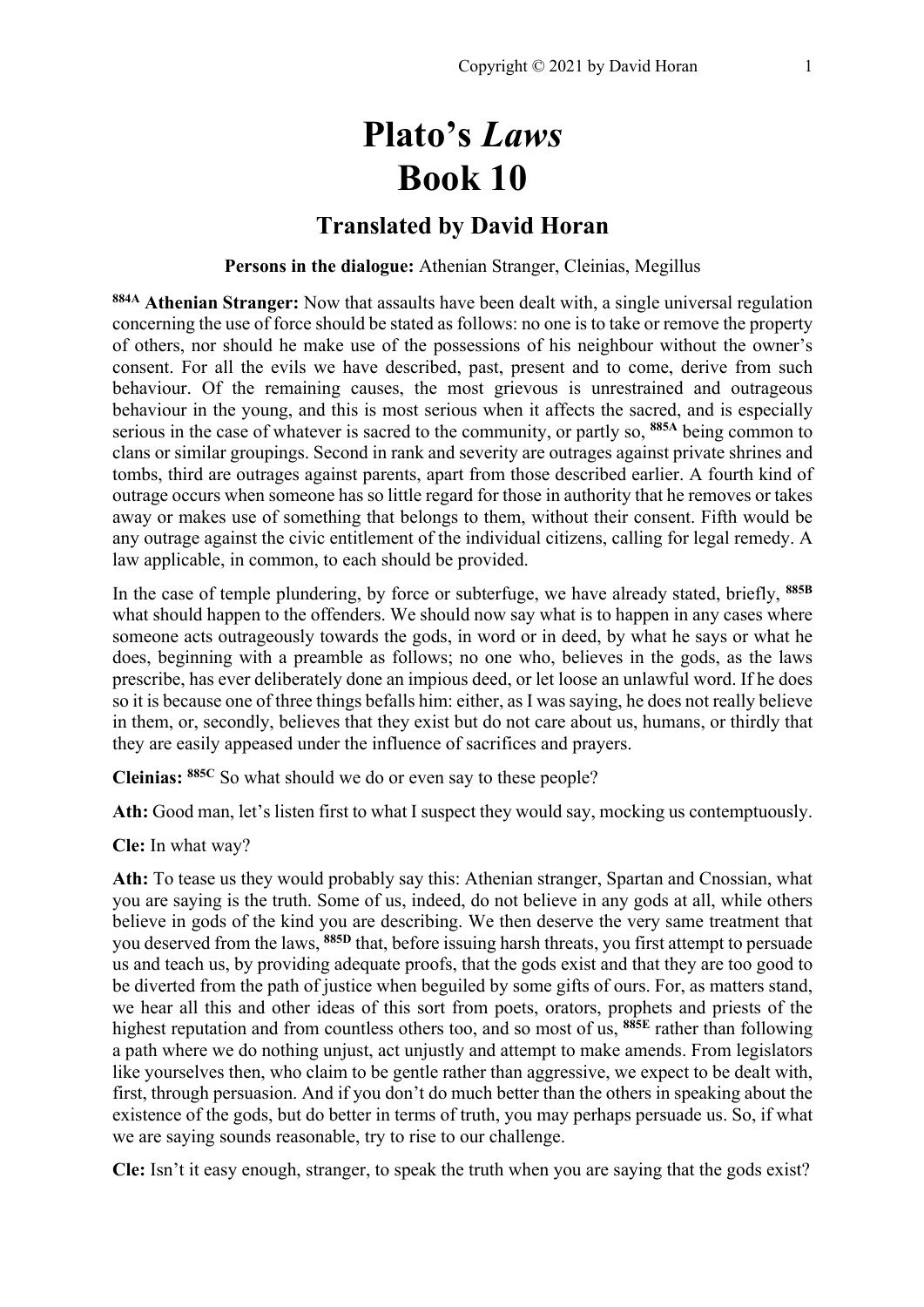#### **Ath: 886A** How so?

**Cle:** First there is the evidence of the earth, sun and stars and the entire universe, and the beautiful ordering of the seasons, divided into months and years. And then, there is the fact that Greeks and non-Greeks alike believe in the existence of gods.

**Ath:** Bless you, but I do have a fear of the bad people, although I would never say that I am in awe of them; a fear that they may somehow despise us. Indeed you don't understand the cause of their disagreement with us and you believe that lack of control over pleasures and desires **886B** is the only thing that impels their souls to a life of impiety.

**Cle:** What other cause could there be, stranger, besides this?

**Ath:** One which you scarcely understand at all, because you live outside its realm, and are unaware of it.

**Cle:** What cause are you referring to?

**Ath:** A grievous ignorance that seems to be the height of wisdom.

**Cle:** In what way?

**Ath:** In my country we have accounts, in writing, which, as I understand it, are not in existence among yourselves because your civic arrangement is so excellent. These speak of the gods, some in verse, **886C** some in prose. The most ancient of them describe how the primal nature of heaven and all else came into being and, moving on a little from this starting point, describe the birth of the gods and how they treat one another once they have been born. Regardless of whether these accounts are somehow beneficial or detrimental to those who hear them, it is not easy to censure these ancient authorities, and yet I could never bring myself to praise their depictions of respect and care for parents, or say that these are beneficial or entirely true. So we should let go of these ancient tales, **886D** bid them farewell and let them be told in the manner that pleases the gods, while we blame the views of our young folk, and clever people, as the cause of the evils. The arguments of such people proceed as follows: whenever you and I present proofs for the existence of gods, proposing this very point, that sun, moon, stars and the earth are gods, the young folk, having been convinced by the clever people, are inclined to say that these all consist of earth and stone, and are therefore unable to think about human affairs, **886E** and that these proofs of ours have been nicely dressed up in reasoned arguments to make them sound persuasive.

**Cle:** The argument you are referring to would be troublesome enough, stranger, even if it was the only one, but nowadays, when there are so very many of them, the difficulty is even greater.

**Ath:** What of it? What are we to say? What should we do? Are we to defend ourselves against the impious folk who, when they fall foul of our legislation, accuse us of doing something terrible **887A** by enshrining the existence of gods, in law? Or should we bid farewell to the issue in case our preamble becomes longer than the actual laws it is introducing? For our argument would run to considerable length if we were to defer the enactment of suitable laws until we had first presented these people, who are so inclined to impiety, with the reasoned arguments which, they say, are needed, then frightened our accuser away, and finally made the impious folk detest their impiety.

**Cle: 887B** But, stranger, one point has been made many times, in the short interval at our disposal; that there is no need at the moment to prefer a short argument over a lengthy one, since, as they say, no one is chasing after us. So, to be seen choosing the brief in preference to the best, would be comical and undignified. But it is of the utmost importance that our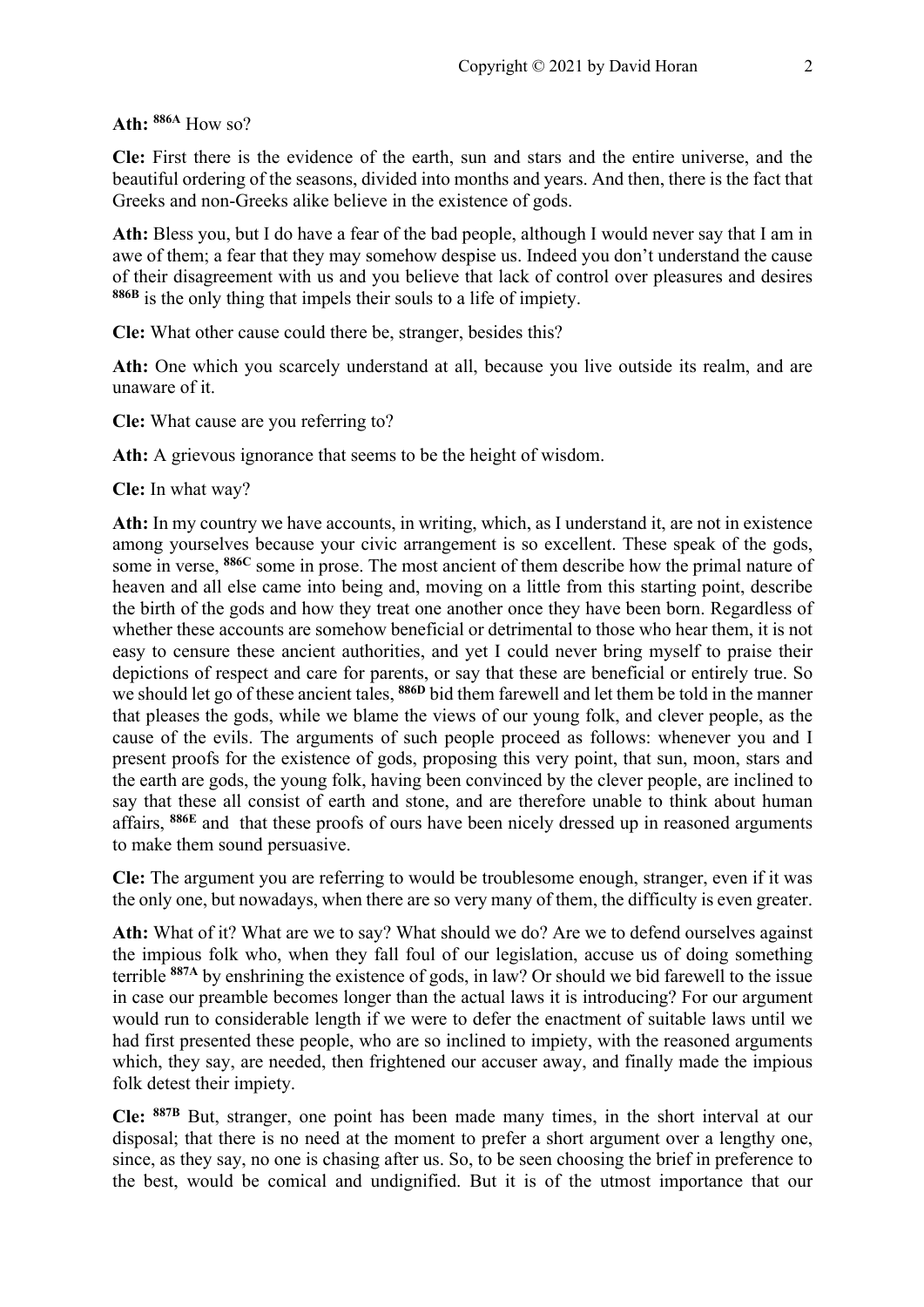arguments, somehow or other, have a degree of persuasiveness when they maintain that the gods exist, that they are good, and that they revere justice more than any of us humans. Indeed this formulation would constitute the best and most beautiful preamble for any **887C** of our laws. So without reluctance or impatience, let's deploy any power of persuasion we possess on such issues, unstintingly, to expound the arguments adequately, as best we can.

**Ath:** What you have just said was expressed with such depth of feeling that it seemed to me like a call to prayer. No further delay is allowed then; we must speak. Come on then, how could anyone discourse on the existence of gods, without depth of feeling? In fact, it is inevitable that we bear ill-feeling and hatred towards these people who have been, and still are, responsible for our involvement in these arguments; people who don't believe the stories they hear as young children, still at the breast, from their nurses and mothers; tales told in songs of a sort, in a playful or serious spirit, which they also hear directly in prayers during the sacrifices, accompanied by the delightful sights that the young person sees and hears enacted at the sacrifices, beholding their own parents, with the utmost seriousness, offering earnest prayers and supplications on behalf of themselves and their offspring, to gods whose existence is undeniable. **887E** At the rising of the moon and the sun, and at their setting too, they see and hear the prostrations and adorations of all Greeks and non-Greeks, when faced with various misfortunes and successes, not as if there are no gods, but as if they really do exist, beyond any suspicion of doubt whatsoever. But people who view all of these facts with contempt, without a single adequate argument, as anyone with a modicum of intelligence would agree, are now compelling us to say what we are saying. **88A** So how might anyone, in mild language, be able to chasten these people and, at the same time, instruct them about the gods, teaching them, first and foremost, that they exist? But we should take on the task, for there is no use in some among us being maddened by a greed for pleasure, while others are equally maddened by their illfeeling towards such people. Let our dispassionate preliminary address to those who corrupt their minds in this way, proceed, and let's speak to them in mild language, with any ill-feeling extinguished, as though we were addressing one person of this sort, as follows: child, you are young, but as you get older, time will transform many **888B** of the opinions you now hold, into their direct opposites. Wait until then before you sit in judgement on matters of the utmost importance, and the most important, is the one that you set at naught: thinking aright about the gods, and so living, or not living a good life.

Now there is one thing I should mention to you at the outset which will never prove false: neither yourself alone, nor your friends, are the first thinkers to lead the way in holding this opinion about the gods; there are always people, sometimes more, sometimes less, who are afflicted with this disease. So I, who have made the acquaintance of lots of them, **888C** should inform you that no one who adopts this opinion about the gods, when young, the opinion that they don't exist, ever persists into old age still holding to the same belief. But the other two misconceptions about the gods do persist in some cases, although not many: that the gods exist but have no concern for human affairs, or alternatively they are indeed concerned, but are easily appeased by sacrifices and prayers. So if you heed me you will wait until your opinion concerning the gods has become as clear as possible, deliberating as to what the truth of the matter actually is, seeking guidance **888D** from people in general, but especially from the lawgiver. And in the meanwhile do not dare to show any impiety towards the gods. For whoever is instituting laws for you, now or hereafter, should endeavour to teach you the truth about these matters.

**Cle:** What we have said so far, stranger, sounds excellent.

**Ath:** Entirely so, Megillus and Clenias, but we have unwittingly fallen foul of a wondrous argument.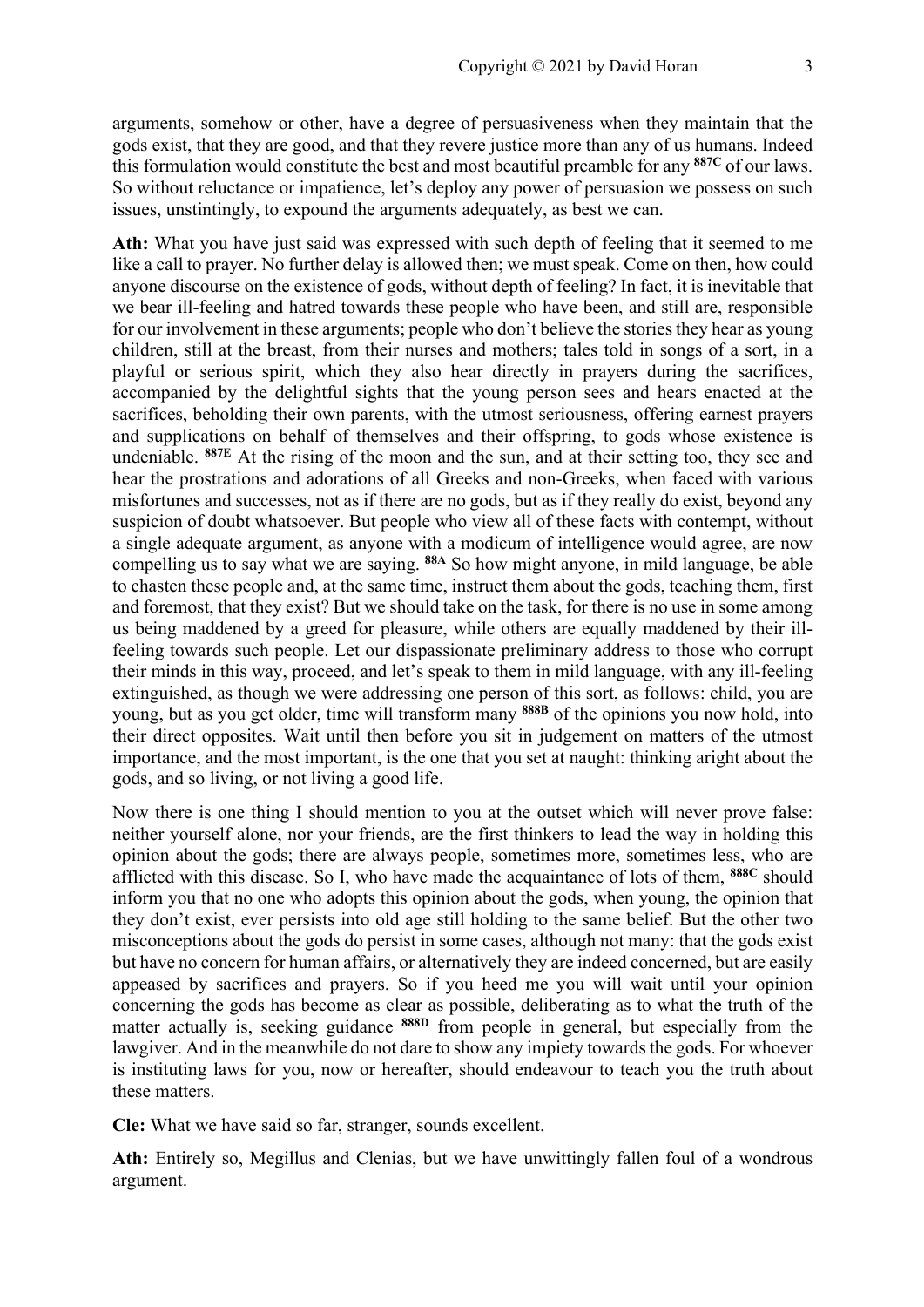**Cle:** What are you referring to?

**Ath: 888E** An argument regarded by most people as the very pinnacle of wisdom.

**Cle:** Please clarify.

**Ath:** Some people presumably maintain that everything that is coming into existence, has come into existence, or will come into existence is the product of nature, in some cases, of artifice in others or, again, of chance.

**Cle:** Aren't they right to say so?

**Ath:** Well the wise men are likely to be right in what they say, I presume, **889A** but let's pursue the matter with them at any rate, and find out what people from that camp actually have in mind.

**Cle:** Absolutely.

**Ath:** Evidently, they say, the most important and beautiful things are produced by nature and chance, while artifice produces those of lesser importance. Artifice takes the important primary products from nature, already created, and then forms and fashions the lesser items which we all refer to as artificial.

**Cle:** What do you mean?

**Ath: 889B** I'll explain this more clearly. Fire, water, earth and air all exist by nature and chance, they say, and none of these exist by artifice. And the bodies that then come after these, those of the earth, sun, moon and stars, have come into being through these four, entirely soulless entities. They move by chance, each according to its particular power, in such a way that they come together, combining somehow with their own, hot with cold, dry with moist, soft with hard and so on for any mixture **889C** of opposites that is produced, of necessity, according to chance. In this way, based upon these processes the whole heaven has come into existence and everything under heaven, including animals and indeed all the plants too, and from these all the seasons have arisen, not through intelligence, they say, or through the agency of a god, or through artifice, but, according to them, through nature and chance. Artrifice comes afterwards, a later production of these two, itself mortal, born of mortal antecedents. **889D** Artifice goes on to generate some playthings which have not the slightest share in truth, being mere images, just like artifice itself, images that painting generates, music too, and any artifice that assists these. Those artifices that actually give rise to something worthwhile, are the ones that lend their own power to collaborate with nature, as happens in the case of medicine, farming and gymnastics. Statesmanship in particular, according to them, involves nature to a small extent, but mostly involves artifice, and so all **889E** legislation involves artifice rather than nature, and its propositions are not true.

#### **Cle:** In what way?

**Ath:** The first point these people make, my friend, is that the gods exist by human artifice, by some legal conventions, and not by nature. They are different in different places, depending upon what the various peoples agreed among themselves when making their laws. Furthermore, what's good by nature is one thing and what's good by convention is something else, and what's just is not absolutely just, by nature, rather, people are persistently arguing over this, and changing their positions, **890A** and any changes they make are then authoritative, although they arise from artifice and legal conventions and not from anything natural. All these, my friends, are the views of men who are wise in the eyes of the young people; prose writers and poets who maintain that supreme justice consists in attaining anything by force. Consequently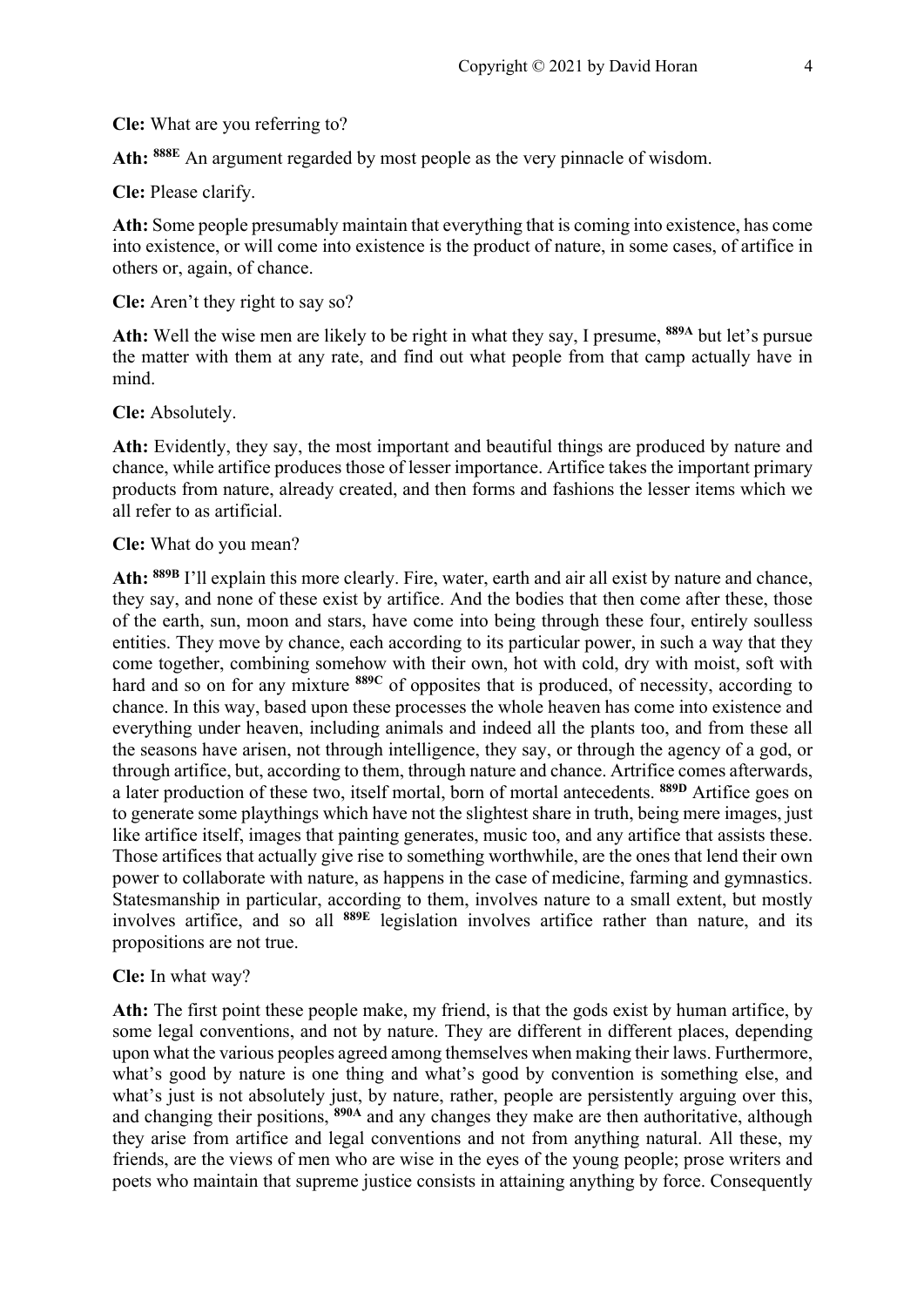various impieties have afflicted our young people, as if gods, like those the law tells us to believe in, don't exist, and so there are factions because of these, as the clever folk set about attracting people to the life that is correct, by nature, the life of ruling over others, in truth, and not being in servitude to others, by legal convention.

**Cle: 890B** What a dreadful argument, stranger; so damaging to young people as citizens of our cities and as individuals in households.

**Ath:** True indeed, Cleinias. So what do you think the lawgiver ought to do when such beliefs have been in place for so long? Should he simply stand up in public and issue threats to all and sundry, who don't accept the existence of the gods, and don't believe that they are such as the law proclaims that they are, and who adopt the same attitude in relation to what's noble, what's just, and all matters of importance **890C** that relate to virtue and vice? Is he to declare that everything must be done in accordance with the beliefs prescribed by the lawgiver in his writings, and whoever does not accept the laws, readily, should, in some cases, be put to death, in other cases be beaten, imprisoned or dishonoured or, alternatively suffer poverty or exile? What about persuading the people at the same time as he imposes laws upon them? Is he to avoid adding persuasion to his pronouncements and doing his best to make them gentle?

**Cle: 890D** Not at all stranger, if there happens to be the slightest possibility of any persuasion in relation to such matters, no lawgiver who is worth anything should relent in any way, but he should, as they say, be an out and out advocate, supporting the ancient traditional argument that the gods exist, and any other arguments you have just recounted. And indeed, he must also defend law itself, and artifice, as being natural or not inferior to nature, since they are products of intellect, according to the correct argument which you now seem to me to be propounding, and with which I agree.

**Ath: 890E** How eager you are Cleinias! But when addressing lots of people in this way, isn't it difficult to pursue arguments, and don't they take on an inordinate length?

**Cle:** What's this, stranger**?** We were patient with one another when discoursing at such length about drunkenness and about music, are we to be impatient now on the subject of gods and the like? And indeed, this argument is surely of great assistance to wise legislation, because legal injunctions, once written down, are completely unalterable, ready to meet any challenge, forever. Nor need we worry if they are hard to appreciate at first, since even the slowest learner can come back and consider them over and over. Neither should we be concerned about their length, provided they are beneficial. So it seems to me that it is both unreasonable and impious for any man not to do his best to support these arguments.

**Megillus:** I think, stranger, that Cleinias has made an excellent point.

**Ath: 891B** I couldn't agree more, Megillus, and we should do as he says. Indeed if such fallacious arguments were not so widely sown in, more or less, every human heart, there would be no need for counterarguments defending the existence of the gods. But we need them now. So, who better than the lawgiver to come to the aid of our most important laws when they are being subverted by evil folk?

**Meg:** There's no one better.

**Ath:** Well then, Cleinias, speak to me again, you too, for you need to join **891C** in the arguments. It is likely that someone who says all this, is of the view that fire, water, earth and air, all of which he refers to as "nature", come first, before everything else, and from these, afterwards, comes soul. But in fact this seems more than most likely, since this is being indicated to us, directly by the argument.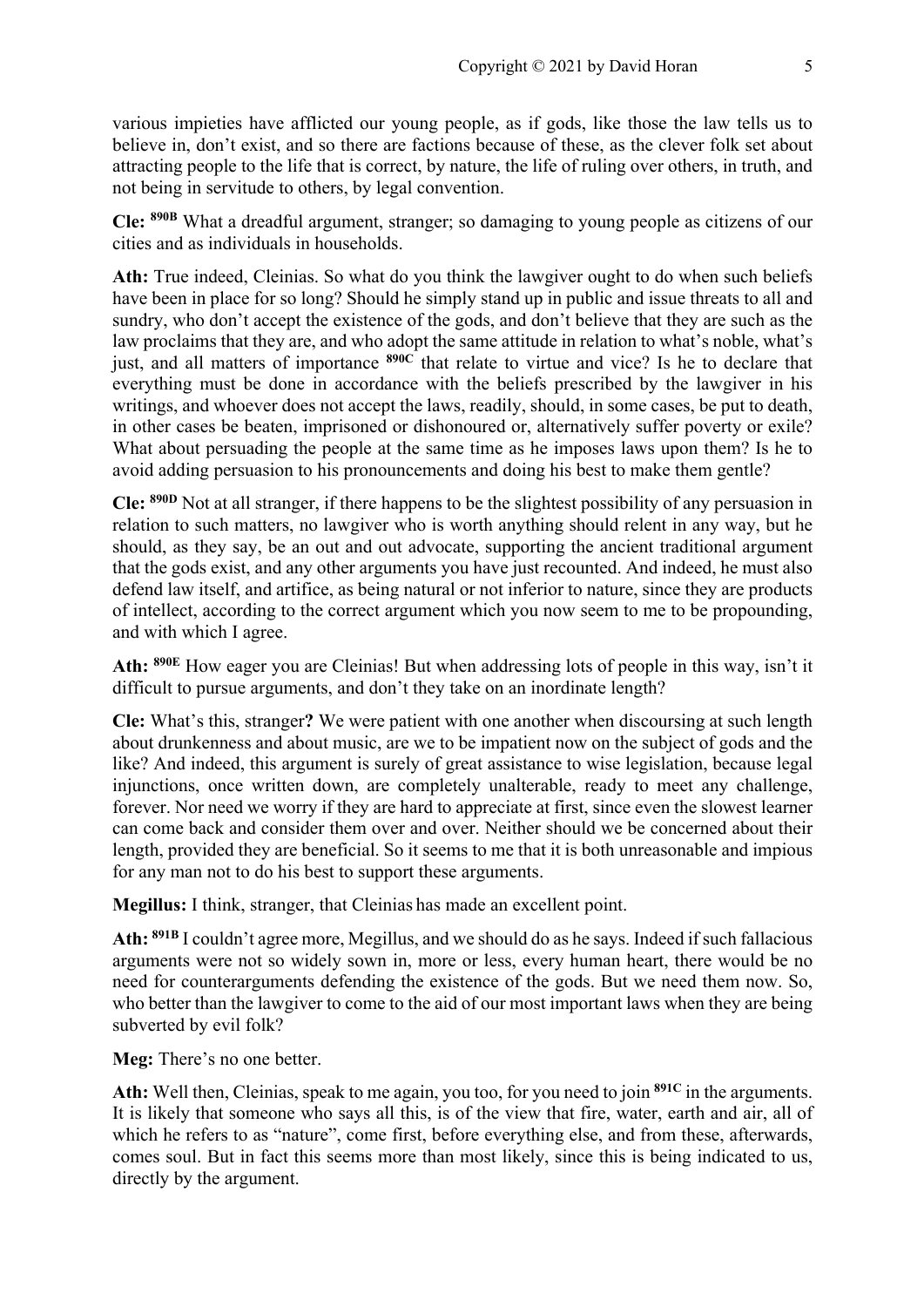**Cle:** Very much so.

**Ath:** Well by Zeus, have we discovered a sort of fountain of irrational opinion on the part of all the people who have ever turned a hand to investigations into nature. Let's look at this, scrutinising each argument, **891D** for it will make an enormous difference if it can be shown that those who engage in impious arguments, and give the lead to others, are not only employing the arguments badly, but are wide of the mark too. I for one, think that this is how matters stand.

**Cle:** Well said, but where does the error lie? Try to explain this.

**Ath:** Well I shall, it seems, have to deal with unfamiliar arguments.

**Cle:** Don't be reluctant, stranger. I do understand that you think we will be straying outside the bounds of legislation if we deal with such arguments, **891E** but if it is impossible to agree on the correctness of the descriptions of the gods in our laws, in any other way apart from this, then this, my friend, is the course we must adopt.

Ath: I should, it seems, at this stage recount a somewhat unusual argument, as follows: according to the arguments that fashion the soul of the impious folk, the first cause of the generation and destruction of all things is said not to come first, but to arise subsequently, and what's subsequent is said to be prior. That's how they fall into error about the actual being of the gods.

**Cle: 892A** I do not yet understand you.

**Ath:** Soul, my friend, what it's like, and the power it possesses, is a matter about which all but a few are inclined to be in ignorance, generally, and especially in relation to its origin. They don't know that soul is one of the things that comes first, having come into existence before all of the bodies and, more than anything else, controls all their changes and transformations. And if this is indeed the case, mustn't anything akin to soul, of necessity, be prior in origin to anything associated with **892B** bodies, since soul is older than body.

**Cle:** Necessarily.

**Ath:** Then opinion, attention, intelligence, artifice and law would be prior to anything hard or soft, heavy or light. And indeed the important primary works and activities would be those born of artifice, because they are among the first, while those that are natural, and nature itself, incorrectly so called, come later and originate from artifice and intelligence.

**Cle: 892C** "Incorrectly" in what sense?

**Ath:** By the word nature they intend to describe the generation of things that come first, but if it turns out that soul comes first, rather than fire or air, then soul, having arisen with the things that come first, may be described, most correctly, as pre-eminently natural. This is how matters stand provided it can be demonstrated that soul is older than body, but not otherwise.

**Cle:** Very true.

**Ath:** Shouldn't we set about this very proof, next?

**Cle: 892D** Indeed.

**Ath:** Let's be on our guard then against an utterly deceitful argument, lest we somehow, in our old age, beguiled by its youthfulness, let it get away from us and turn us into figures of fun who seem to aim for great things, but miss the little ones. So, think about this. Suppose we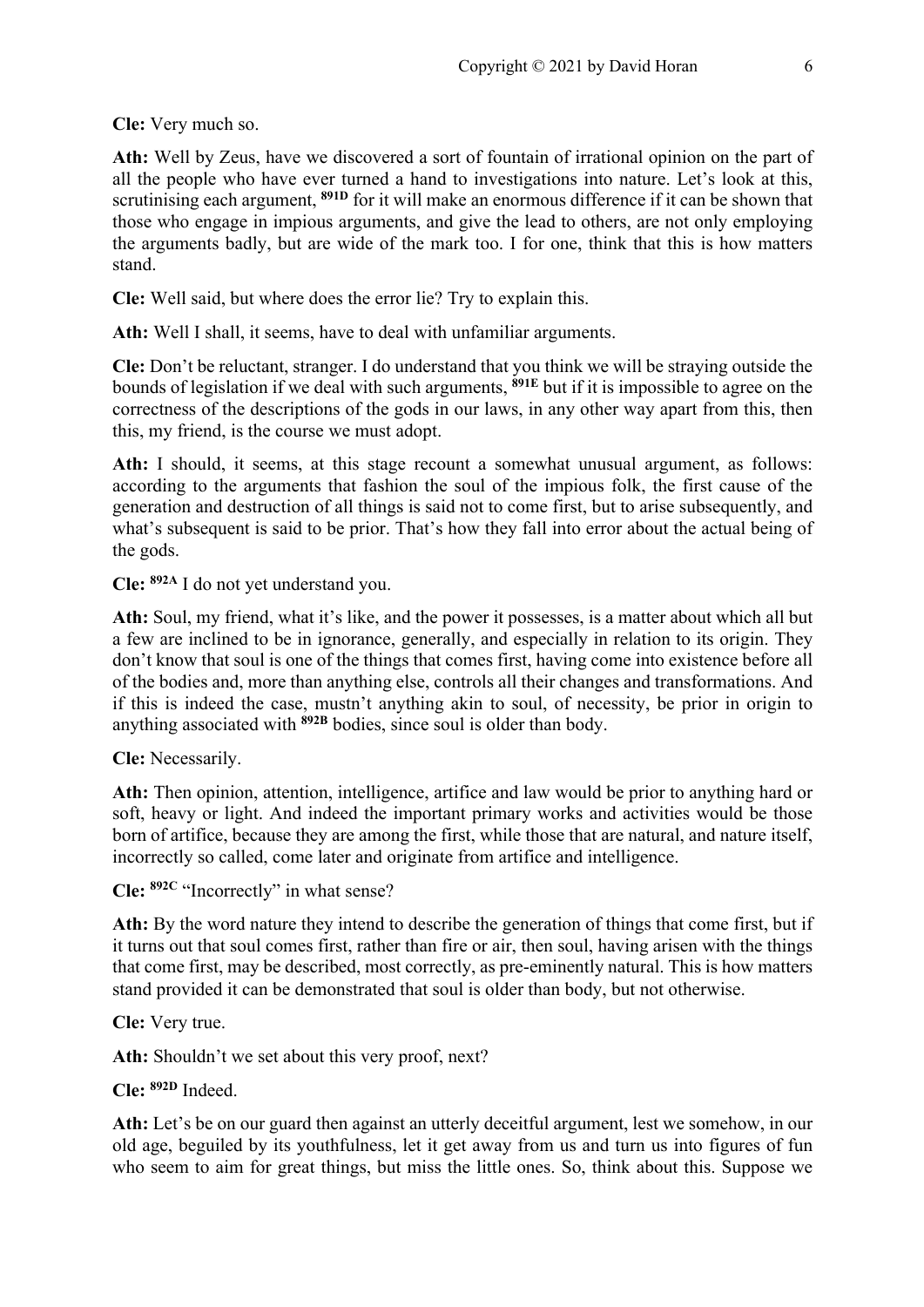three needed to cross a river with intense currents, and I happened to be the youngest of us, with a lot of experience of such currents. What if I suggested that I attempt the crossing first, by myself, **892E** leaving you two behind in safety, so as to test whether the river can be crossed by you two older men, or not? And if it turned out to be crossable, I could then, based on my experience, call upon the two of you to make the crossing too, and if it was too deep for you, the danger would be all mine. This would sound like a reasonable suggestion. And indeed, in this case, the argument we are facing is most intense, and perhaps a little too deep for the strength you possess. So, in case it makes **893A** you dizzy and puts you in a spin with its onslaught of questions you are not accustomed to answering, and begets a distasteful lack of dignity and decorum, I think I should follow the same procedure myself now. I'll put the questions to myself first, while you two are listening, in safety, and then I shall, in turn, answer the questions myself, and conduct the entire argument in this way until it has dealt with the subject of soul, and shown that soul is prior to body.

**Cle:** We think, stranger, that your suggestion is excellent, please do as you suggest.

**Ath: 893B** Come on then, if ever there was a time to call for God's help, now is the time to do so. Let's take it then that the gods have been invoked, in all seriousness, to demonstrate their own existence, while we plunge into the argument before us, holding on to this rope, for safety. Now when I am being challenged on such matters, with questions of this sort, it seems safest to respond as follows; for instance, when someone asks me:

"Stranger, is everything stationary, and does nothing move, or is the situation the exact opposite? Or do some things move while others stay still"? **893C** I shall reply that:

"Some presumably move, while others stay still."

"Now, don't the stationary things stand still, and the moving things move, in a certain place?"

"Of course."

"And some, presumably, will do this in a single location, others in several."

"You mean", we shall say, "that objects which can be stationary at their centre, are moving in a single location, as happens to circular objects which are said to be stationary, although their circumference is revolving",

"Yes".

"And we do understand that in this revolution, carrying around the greatest circle and the smallest one simultaneously, such **893D** motion distributes itself to the greater and the lesser, in proportion, being itself both lesser and greater, in proportion. And so it has become a fount of all wonders as it provides both large and small circles, at the same time, with harmonised slowness and swiftness, an outcome which might be regarded as impossible".

"Very true."

"And when you refer to things moving in several locations, I presume you mean those which move by being borne, constantly changing from one location to another, sometimes having a single centre **893E** of support, sometimes more than one, in which case they roll about. Any time they collide with each other, a moving body is disintegrated by a stationary one, whereas moving bodies coming from opposite directions coalesce into a single combination that is midway between the two."

"Yes, I agree, this is how matters stand; just as you say."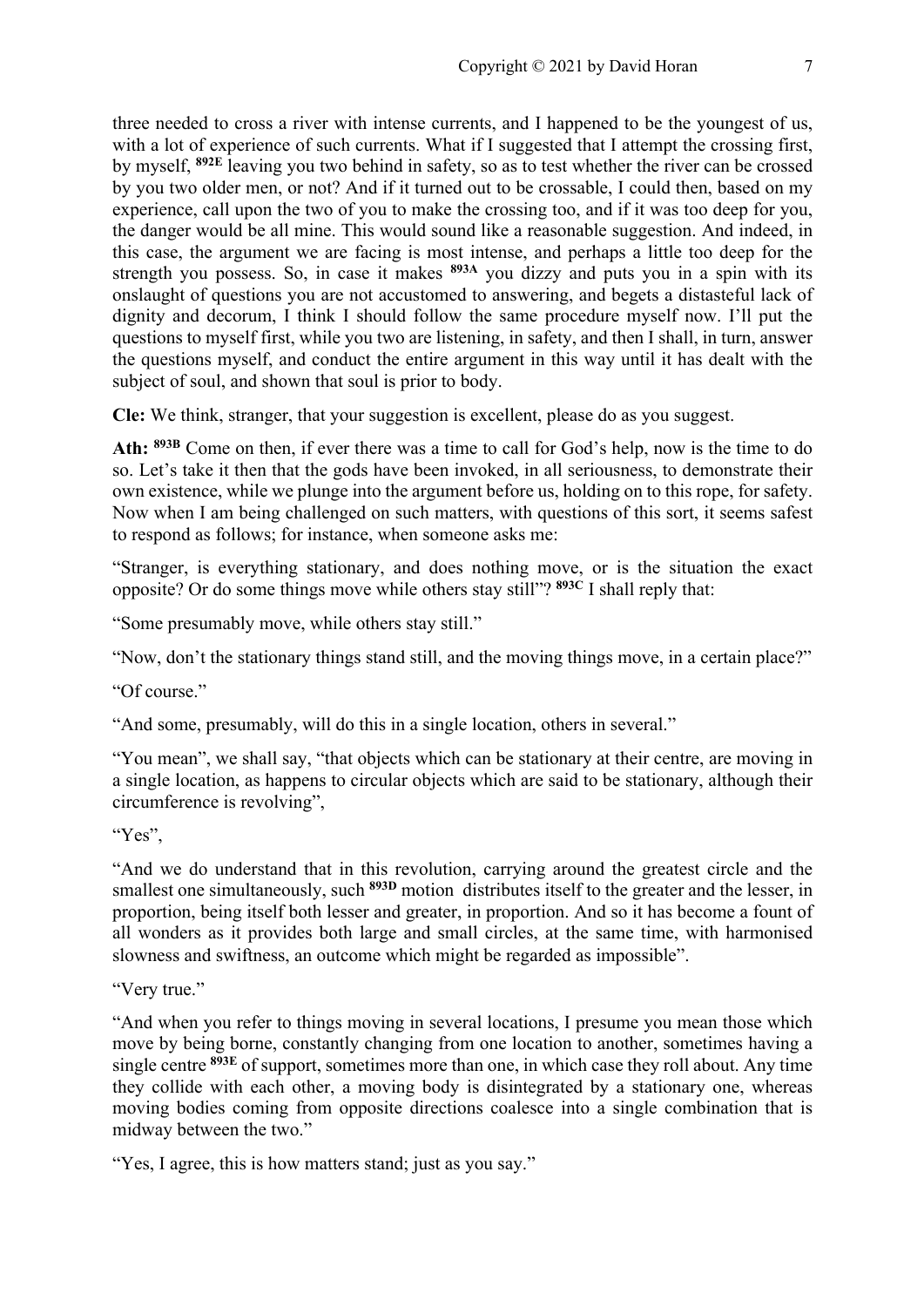"And indeed when combining, they increase in bulk and when they disintegrate they decrease, provided the established condition of each persists, but if this does not remain **894A** they are dissolved by both processes. So under what set of circumstances does generation occur, in all cases? Obviously it is when a beginning, having taken increase, has arrived at its second stage, and from this arrives at the next, and having reached the third stage, becomes perceptible to observers. Everything comes into being by changing and moving in this way; it is really existing, only for as long as it persists, and it is completely destroyed whenever it changes to another condition."

So, have we mentioned all movements that can be classified **894B** numerically, apart, my friends, from two?

**Cle:** Which two?

**Ath:** The two for whose sake, my friend, almost all of our present enquiry is being conducted.

**Cle:** Please clarify.

**Ath:** Presumably it is for the sake of soul?

**Cle:** Very much so.

**Ath:** Well let one of the two be the motion that is always able to move other things but is unable to move itself. And of all the various motions let the other one **894C** be the motion that is always able to move itself and other things, by combination, disintegration, by increase and its opposite, and by generation and destruction.

**Cle:** Let's do so.

**Ath:** In that case we shall place the motion that always moves another and is moved by another, ninth, and we shall say that the tenth motion is what moves itself and another, being included in all actions, performed or suffered, and is actually called, the change and motion of everything that exists.

**Cle:** Entirely so.

**Ath:** Of the ten motions then, which should we adjudge, **894D** most correctly, to be the most powerful of all, and most exceptionally effective?

**Cle:** We must insist, I presume, that the motion that can move itself is enormously superior, and that all the others come after it.

**Ath:** Well said. In that case, must we rectify one or two of the incorrect statements we have made?

**Cle:** What are you referring to?

**Ath:** What was said about the tenth wasn't really correct.

**Cle:** In what way?

**Ath:** According to the argument it is first in origin and in potency, and the one after it, **894E** we hold, is second, although we have just referred to it, oddly, as ninth.

**Cle:** What do you mean?

**Ath:** Whenever we find something changing something else and that, in turn, another, and so on, will there ever be a first source of change, in such a sequence? How indeed, when this is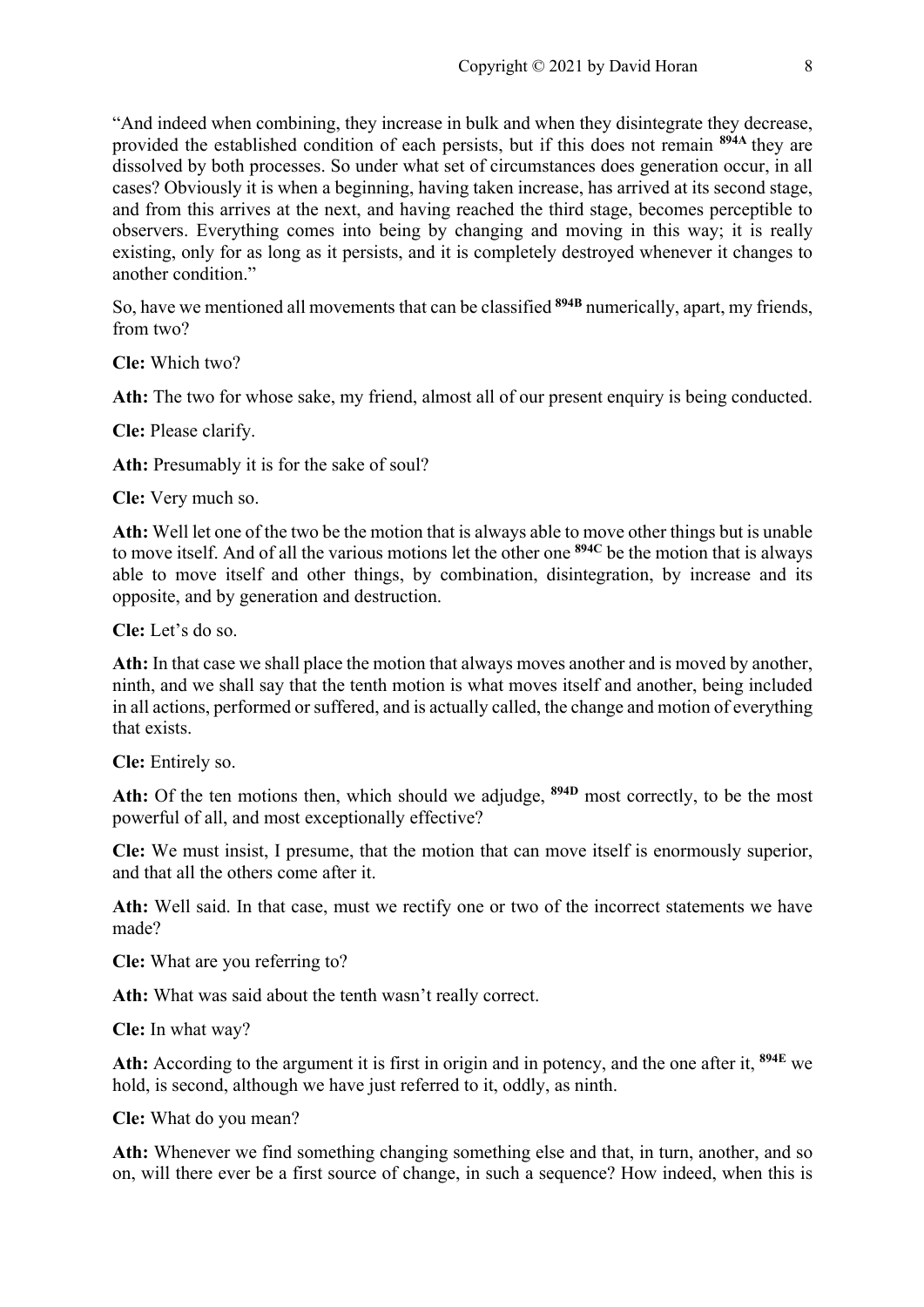moved by something else, can this ever be the first of the things that are transformed? It is impossible. But when this, having moved itself, changes something else, and that changes another, and thousands and thousands of things are moved in this way, **895A** would the source of all the movement of all these be anything other than change in the motion that moved itself?

**Cle:** That's very well argued; these points must be conceded.

**Ath:** Then let's continue our discussion in this way and let's reply to ourselves again. Suppose all things had come to a standstill, together, as most thinkers of this sort have ventured to suggest, which of the motions we have mentioned <sup>895B</sup> would necessarily be the first to arise among them?

It would of course be the motion that moves itself, for they will never undergo previous change by something else, when there is no previous change among them. So, as the source of all motions, the first to arise among stationary things, and first in rank among things that are in motion, we shall, necessarily declare the motion that moves itself to be the oldest and most powerful change of all, while the motion that is altered by something else and then, in turn, moves others, comes second.

**Cle:** Very true.

**Ath: 895C** Well, now that we are at this point in the argument we should answer the following question.

**Cle:** Which is?

**Ath:** If we were to see this motion in operation in something made of earth or water or fire, either separately or in combination, what condition would we say was prevailing in something of that sort.

**Cle:** Aren't you asking me whether we should describe something as being alive, whenever it moves itself?

**Ath:** Yes.

**Cle:** Alive, yes of course.

**Ath:** What if we see soul in something? Is the situation any different? Mustn't we accept that it is alive?

**Cle:** It's no different.

**Ath: 895D** Hold there, by Zeus. Wouldn't you be prepared to think of each thing as having three aspects.

**Cle:** In what way?

**Ath:** One is the essence, one is the account of the essence, and one is the name. And indeed there are two questions you can ask about everything that exists.

**Cle:** How two?

**Ath:** Sometimes when proffering the name just by itself we ask for the account, sometimes when presenting the account just by itself, we ask, in turn, for the name. Anyway, don't we, for our part, wish to convey something like the following?

**Cle:** Which is?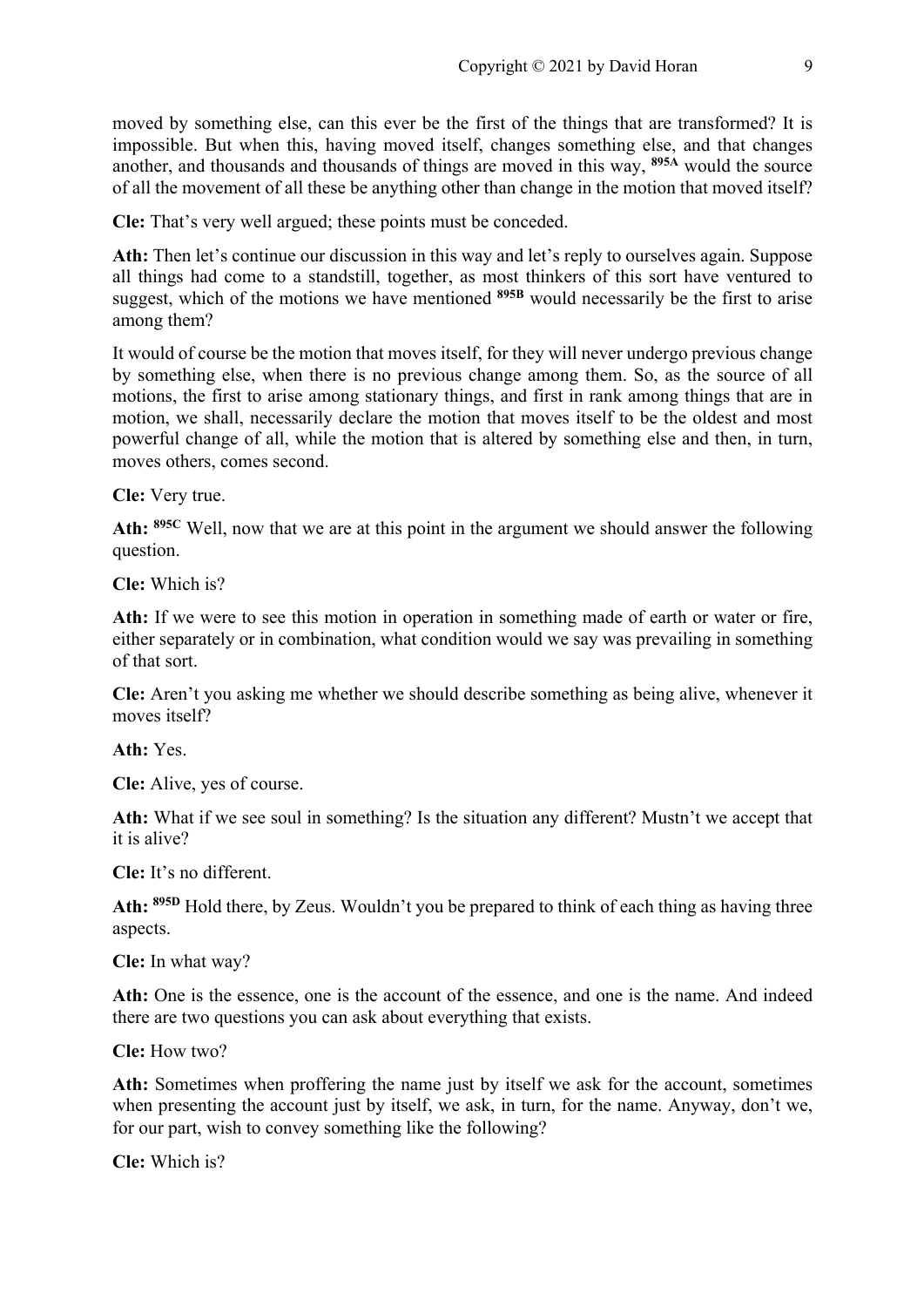**Ath: 895E** Among numbers, and everything else too, there is, I presume, something that is divisible into two. The name of this, in the case of number is, "even", and the account is "number, divisible into two equal parts".

**Cle:** Yes.

**Ath:** That's the sort of thing I am referring to. Aren't we speaking of the same thing in either case, whether, being asked for the account we respond with the name, or being asked for the name we give the account? By the name "even" and by the account "a number that can be divided by two", aren't we describing the same thing?

**Cle:** Entirely so.

**Ath:** What is the account, then, of that which is described by the name "soul"? Have we any other account **896A** apart from the one just stated; "the motion that is able to move itself"?

**Cle:** So the same essence, which everyone refers to by the name "soul", has as its account;

"that which moves itself", is that your point?

**Ath:** Well, that's what I'm saying. So if this is how matters stand, do we still feel that it has not been satisfactorily proved that soul is the same thing as the first becoming, and motion, of anything that is or has been or will be, and indeed of the opposites of all these, since it has been shown to be <sup>896B</sup> the cause of change and motion in everything?

**Cle:** No, it has been quite adequately proved that soul is the oldest of all, since it has turned out to be the source of motion.

**Ath:** Now mustn't the motion arising in one thing because of another, motion that never gives anything the ability to move itself, come second, or indeed as far down the list as you wish to count it, since it is the change in a body that is, in reality, devoid of soul?

**Cle:** Correct.

**Ath:** So our statement would be correct, authoritative, **896C** true and certain, if we were to assert, as we have done, that soul is prior to body, while body is second and subsequent; that soul is ruling, while body is naturally being ruled.

**Cle:** Yes, very true.

**Ath:** Now we agreed in our earlier discussion, as I'm sure you recall, that if soul proved to be older than body, whatever belongs to soul would also be older than whatever belongs to body.

**Cle:** Very much so.

**Ath:** Then tendencies, habits, intentions, reasoning, **896D** true opinions, attention, and memories, would have arisen prior to the height, breadth and depth of bodies, if soul is indeed prior to body.

**Cle:** Necessarily.

**Ath:** Mustn't we, necessarily, agree next that the cause of whatever is good, is soul, and also of whatever is evil, noble, shameful, just, unjust and all their opposites, if we are to insist that soul is indeed the cause of everything?

**Cle:** There is no alternative.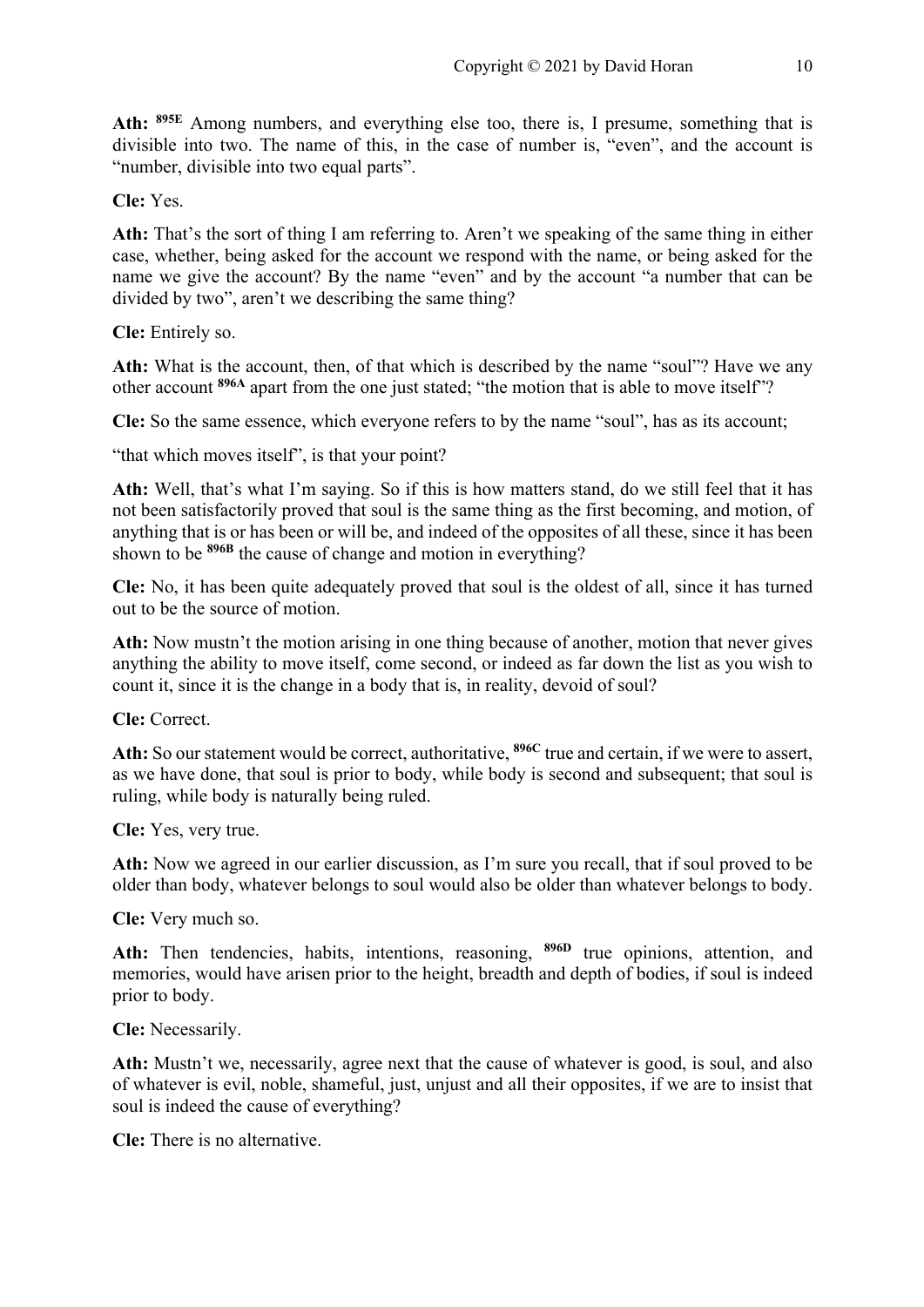**Ath:** Then, since soul controls and resides in everything **896E** that is moving anywhere, mustn't it also, necessarily, be said to control the heaven?

**Cle:** Indeed.

**Ath:** Is there one soul or more than one? More than one I shall reply on both your behalves. We should propose at least two, one beneficent, the other capable of producing the opposite effect.

**Cle:** Absolutely correct.

**Ath:** So be it. Soul impels everything in heaven and earth and ocean, by the motions of itself, whose names **897A** are, intention, consideration, attention, deliberation, opinion both correct and false, delight and tribulation, confidence and fear, hatred and affection. It impels them by these and by any motions that are akin to these or are primary in their operation, and bringing the secondary motions in their train, and those of bodies, they impel everything to increase or decrease, disperse or combine and to adopt the related qualities of hot and cold, heavy and light, hard and soft, white and black, bitter and sweet **897B** and all those to which soul has recourse when, with reason, which is ever a god, as her helper, she leads everything happily and in the right way, or, when she consorts with unreason, and produces the very opposite effect in every case. Should we propose that this is how matters stand or do we still suspect it might be otherwise?

**Cle:** Not at all.

**Ath:** What kind of soul should we say is in control of heaven and earth and their entire cycle? One that is intelligent and full of excellence, **897C** or one that is possessed of neither? Would you like us to respond as follows?

**Cle:** How?

**Ath:** If, my friend, we are to state that the entire course and motion of heaven, and of everything it contains, resemble the natural motion, circuit and calculations of reason and proceed in a kindred manner, we must of course maintain that the very best soul cares for the entire universe and leads it along that course.

**Cle:** Correct.

**Ath: 897D** But if it proceeds in madness and disorder then the bad soul is in control.

**Cle:** That's also correct.

**Ath:** What then is the nature of this motion of reason? This, my friends, is a difficult question to answer, already, with any degree of cogency. And so it is only right that I take a hand in answering the question, along with you.

**Cle:** A good suggestion.

**Ath:** Well, in giving our answer, let's not, so to speak, look directly at the sun and turn our midday to dark night, acting as though reason could ever be adequately seen and discerned with mortal eyes. <sup>897E</sup> Looking at an image of our quest would be a safer way to view it.

**Cle:** In what way?

**Ath:** Of those ten motions let's adopt the motion which reason resembles, as our image; I'll recall this along with you, and then give the answer.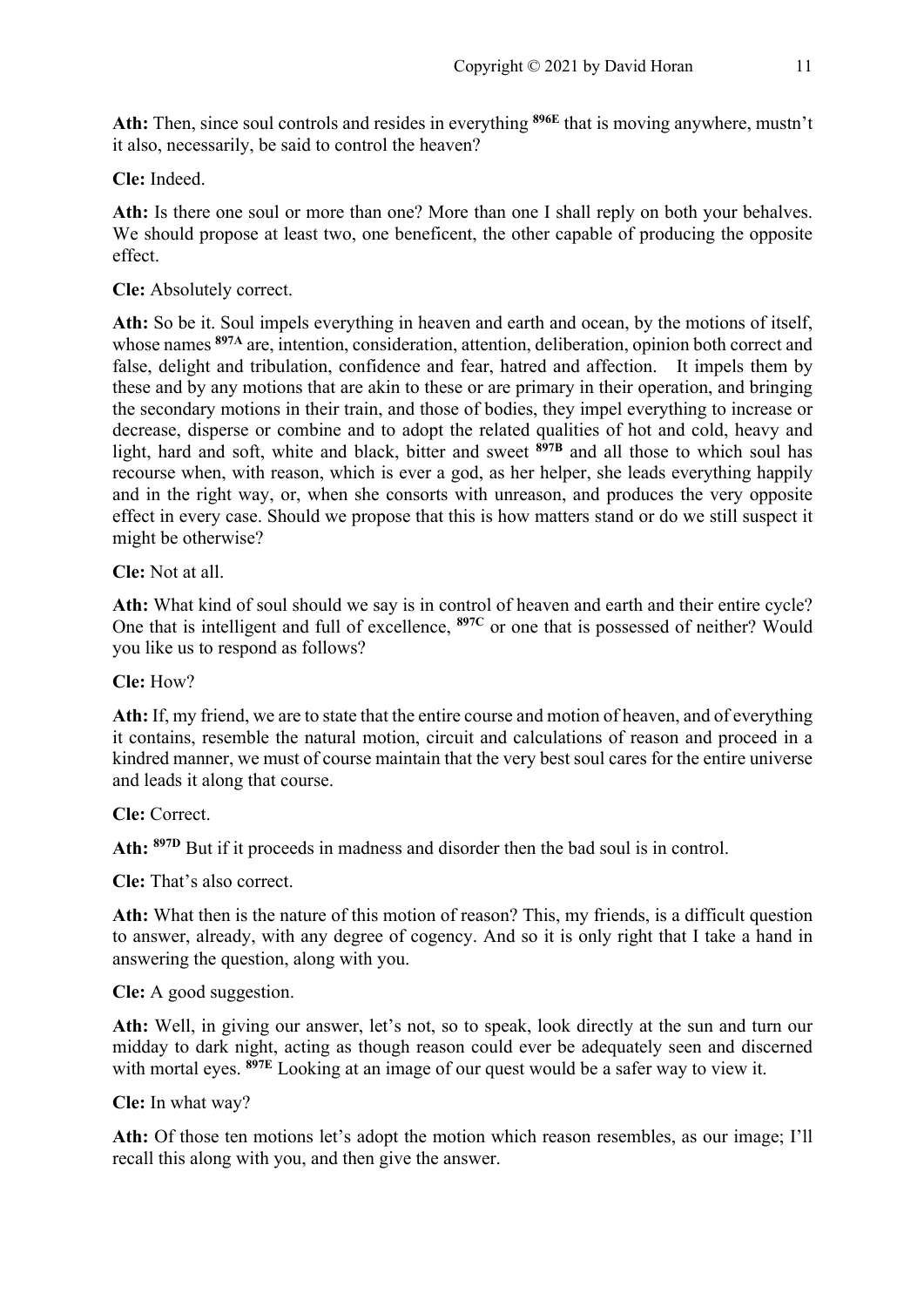**Cle:** An excellent suggestion.

**Ath:** Well, of what was said at the time do we still, at least, recall that we proposed, in general, that some things are in motion, while others are at rest?

**Cle:** Yes.

**Ath:** Again, of those that are in motion, some move in one location, **898A** while others traverse several.

**Cle:** So they do.

**Ath:** Of these two, the one that moves in one place must always move about some centre, being an imitation of a wheel fashioned on a lathe, and must, as far as possible, be akin to and resemble the circuit of reason in every respect.

**Cle:** What do you mean?

**Ath:** If we were to say that reason, and the motion that occurs in one place, both resembling the motions of a fashioned sphere, move, of course, regularly, **898B** in the same way, in the same place, concerned with the same things, in accord with the same things, and a single principle and arrangement, we would never prove ourselves to be inferior craftsmen of noble verbal images.

**Cle:** Quite right.

**Ath:** Then again motion that never occurs in the same way, nor regularly, nor in the same place, that is not concerned with nor in accord with the same things, that does not move with a single motion, order or arrangement, nor on a single principle, would be akin to total unreason.

**Cle:** Very true; it would indeed.

**Ath: 898C** At this stage there is no further difficulty in stating, categorically, that since soul, for us, is what drives everything about, we must declare that the circuit of heaven is necessarily driven about, whilst being cared for and ordered by, either the best soul or its opposite ...

**Cle:** No, stranger, from what has been said just now it would be unholy to deviate from the statement that what drives these about is one soul, or more than one, possessed of total excellence.

**Ath:** You have followed the argument exceedingly well, Cleinias, but please **898D** attend to the following additional point.

**Cle:** Which is?

**Ath:** Consider the sun, moon and other stars: if soul does indeed impel everything, would it not also impel each one, individually?

**Cle:** Indeed.

**Ath:** Then let's construct arguments concerning one star, and these will prove to be applicable to them all.

**Cle:** Which one?

Ath: Although everyone sees the sun's body, no one sees its soul, nor indeed the soul of any other creature's body, alive or dead. But there is great hope that **898E** this kind of thing, which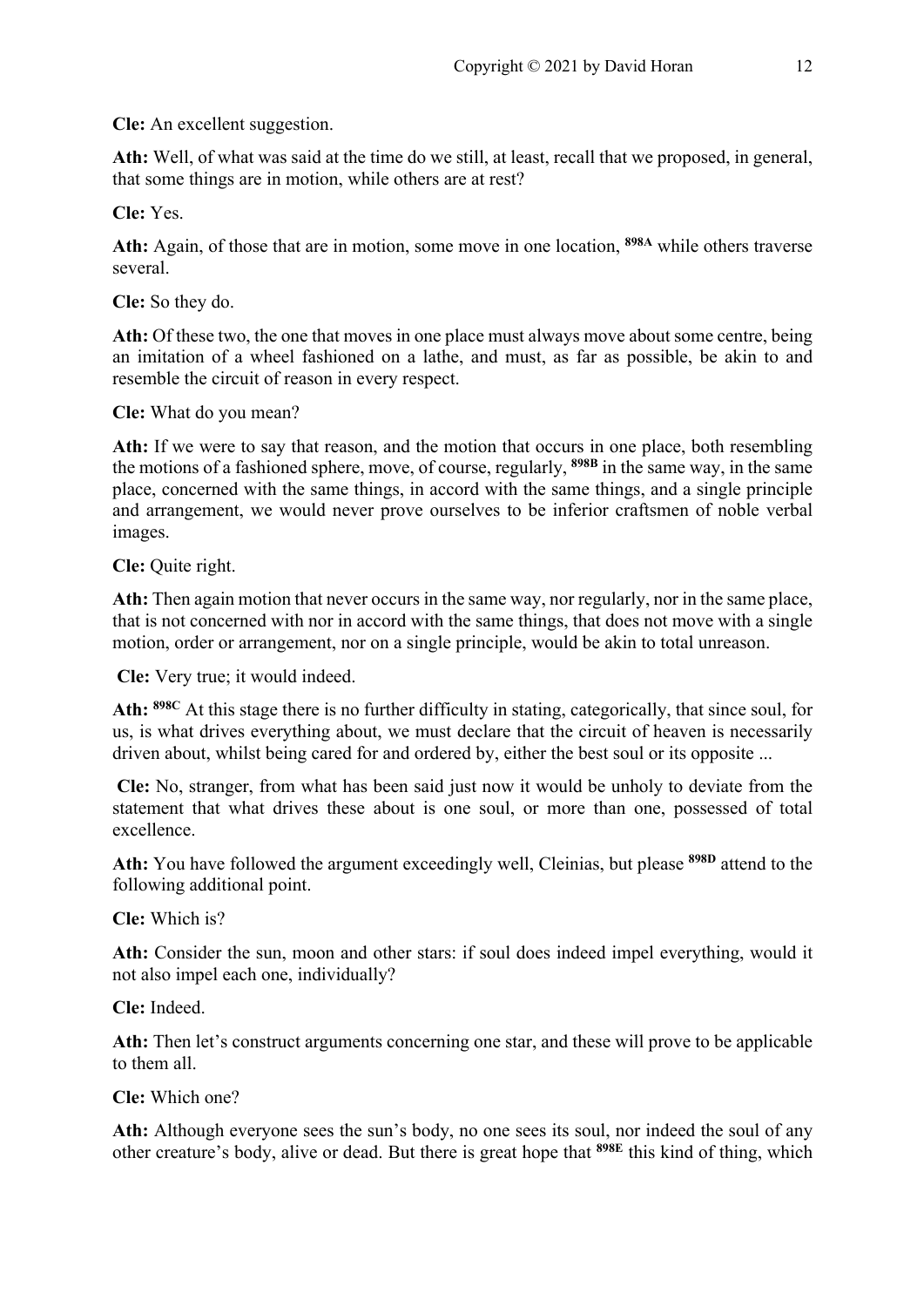cannot be perceived at all by our bodily senses, envelops us, and can be known by reason. By reason alone then, and by thinking, we should understand the following point about this.

**Cle:** Which is?

Ath: Since soul impels the sun, we wouldn't go too far awry in saying that it does so in one of three ways.

**Cle:** Which are?

**Ath:** Either it resides within this apparent spherical body and conveys this sort of thing everywhere, just as the soul in us carries us everywhere. Or, as some argue, soul, having **899A** procured for itself an external body of fire or air, forcibly pushes body with body. Or thirdly, soul itself, devoid of body, exercises its guidance, possessed of other exceedingly wondrous powers.

**Cle:** Yes, this must, necessarily, be so: soul must impel everything by acting in one of these ways.

**Ath:** Better than this, this soul brings light to us all, and whether it does so by having the sun in a chariot, or acts from outside or by some other means, everyone should regard it as a god. Is this so?

**Cle: 899B** Yes, unless they had reached an extreme of unreasonableness.

**Ath:** Concerning all the stars then, the moon too and the years, months and all the seasons, have we any alternative than to give the very same account: since soul or souls have turned out to be the causes of all these, being good in respect of every excellence, we shall say that souls are gods, whether they order the entire heaven while present in bodies as living beings or in some other way? Now is there anyone, agreeing with all this, who will tolerate the assertion that "all things are not full of gods"?

**Cle: 899C** No, stranger, there is no one so disordered in his thinking as that.

**Ath:** Then, Megillus and Cleinias, by stating our terms to the person who, until now, does not believe in gods, let's have done with the matter.

**Cle:** What terms?

**Ath:** He should either teach us that we are wrong in proposing that soul is the first origin of everything, and in the various conclusions we drew from this, or if he is unable to improve upon our account, he should adopt it and spend the rest of his life believing in the gods. **899D** So, let's decide at this stage whether we have done a good job of explaining to those who don't believe in gods, that there are gods, or whether we have fallen short.

**Cle:** We have not fallen short in the slightest, stranger.

**Ath:** Well let that be the end of our argument with these people. But we should now admonish those who believe that, although the gods exist, they have no concern for the affairs of us humans. Good man, we shall say, as for your belief in gods, it is perhaps some divine kinship that draws you to your common stock, in honour and belief. Now **899E** the fortunes of evil and unjust people in private and in public are, in truth, unhappy, although they are acclaimed as happy, forcefully but erroneously, by public opinion, and so you are led into impiety by their improper celebration in poetry and stories of all sorts. Or again when you see old men, coming to the end of their lives, **900A** leaving children and children's children behind, who are held in the highest regard, perhaps you are troubled when you find out, either from others or from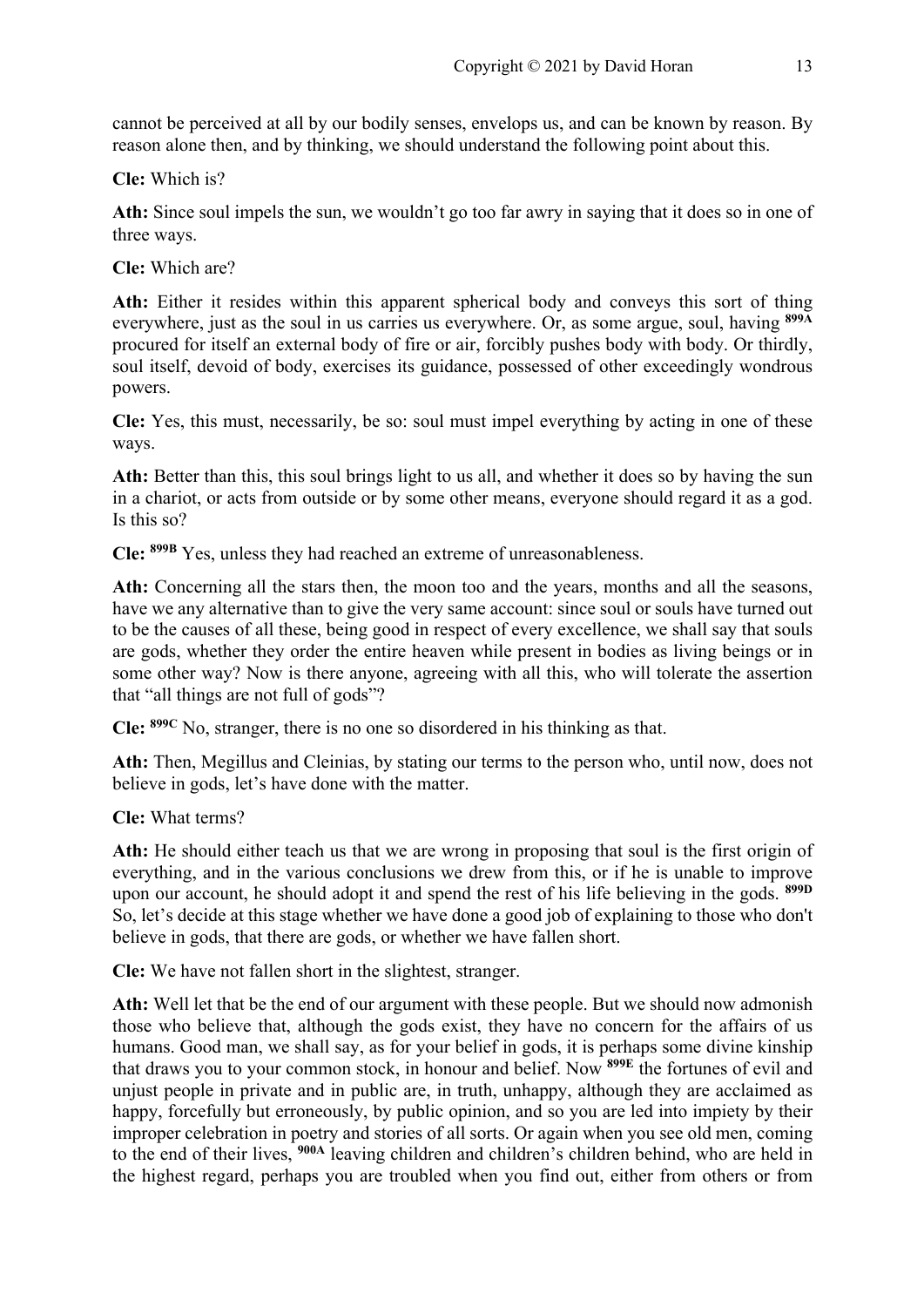personal experience, that amongst their number, lots of awful impious deeds have taken place, and through these very acts they have risen from lowly status to tyrannical power and the highest office. Then, faced with all this, you are obviously reluctant to hold the gods responsible for this sort of thing because they are your kindred. So, driven by poor reasoning and your inability to criticize **900B** the gods, you have ended up in your present predicament whereby you believe that, although the gods exist, they despise us humans, and don't care about our affairs. Now, so that your current belief does not land you in a worse predicament in terms of impiety, and so that you may be able, somehow, to banish it as it draws nigh, by arguments, let's attempt to attach the related argument, the one we expounded initially to the total unbelievers, **900C** and use this for our present purposes too. You, Cleinias and Megillus, should accept the role of answering on the young man's behalf, as you did before; and I, if any difficulty comes up in the argument, will take over from you, as I did just now, and get you across the river.

**Cle:** You are right to say all this, so do as you suggest and, as best we can, we'll do as you bid us.

**Ath:** Well perhaps it would not be too difficult to demonstrate this much at least, that the gods are careful about minor matters, more so, **900D** indeed, than for matters of great importance. Indeed the young man was presumably present at our discussions recently and heard it said that the gods, being good in respect of every excellence, possess care for all things, as something that is most appropriate to themselves.

**Cle:** Yes, he certainly heard that.

**Ath:** Well, next, let us join in an enquiry as to what is meant by this excellence of theirs, whereby we agree that the gods are good. Come on then, to be sound-minded and possessed of reason, belongs to excellence, while their opposites belong to evil; is this what we maintain?

**Cle:** We do.

**Ath: 900E** And indeed, that courage belongs to excellence, while cowardice belongs to evil?

**Cle:** Very much so.

**Ath:** And, of these, shall we maintain that the latter are shameful, while the former are noble?

**Cle:** We must.

**Ath:** And shall we say that the base qualities, if they belong to anyone, belong to ourselves, while the gods have no share, great or small, in anything of this sort?

**Cle:** Everyone would agree with this too.

**Ath:** What about this? Shall we insist that carelessness, idleness and indulgence constitute excellence of soul? What do you say?

**Cle:** No, how could we?

Ath: So, the opposite is the case?

**Cle:** Yes.

Ath: <sup>901A</sup> So, do their opposites constitute the opposite condition of soul?

**Cle:** Yes, the opposite.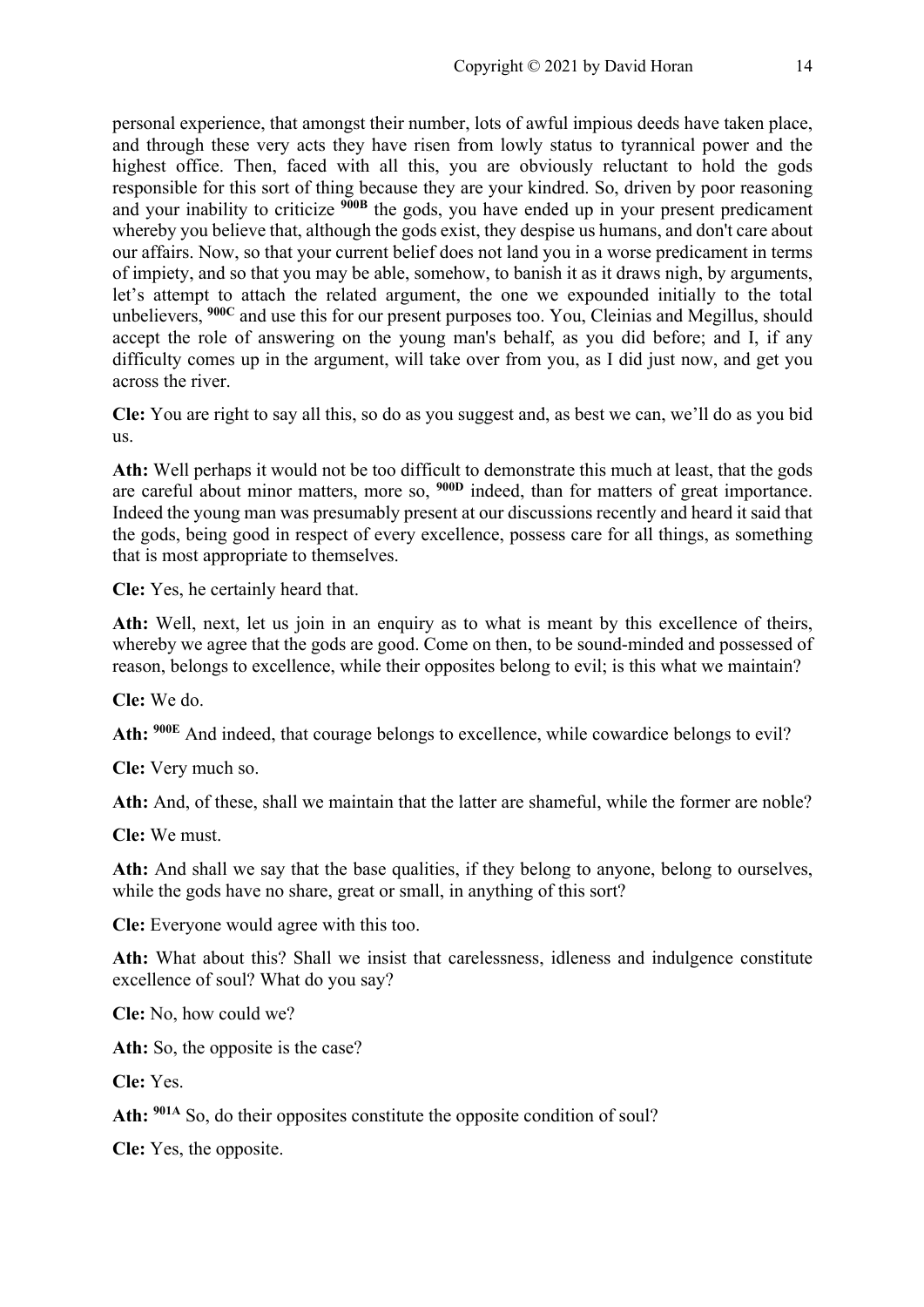Ath: In that case, for us, won't any person who is indulgent, careless and idle be someone whom the poet described as "most like a stingless drone"?

**Cle:** And he was quite right to say so.

**Ath:** Therefore it must never be said that God has such a disposition as this, a disposition He Himself detests, nor must we allow anyone to attempt to utter such an opinion.

**Cle:** No indeed, how could we?

**Ath: 901B** Consider someone who is responsible for acting and really caring for something, but whose mind cares for major issues while neglecting small ones. What grounds could we have for praising such a person without going completely awry? Think of the matter as follows: doesn't the behaviour of such a person, be he god or man, who acts like this take one of two forms?

**Cle:** What are they?

**Ath:** Either he is of the view that neglect of the minor matters makes no difference **901C** to the whole, or, in spite of the difference it makes, he neglects them out of indifference and indulgence. Or does carelessness arise in any other way? For, presumably, when it is actually impossible to care for all of them, it will not, in that case, constitute carelessness for things small or great when someone, be he a god or an ordinary person, neglects what he is unable to care for because it is impossible for him to do so.

**Cle:** No, how could that be carelessness?

**Ath:** At this stage then let the two parties respond to the three of us. **901D** They both accept that gods exist, but one says they can be appeased by entreaty, the other that they don't care about little things. You first assert, both of you, that the gods recognize and see and hear everything, and in any cases where there is knowledge or perception, nothing can escape their notice. Is this what you maintain or something else?

**Cle:** This.

**Ath:** Don't they also agree that gods are capable of anything that mortals and immortals are capable of?

**Cle:** How could they fail to accept that this is also the case?

**Ath: 901E** And the five of us have already agreed that gods are good and excellent.

**Cle:** Very much so.

**Ath:** In that case is it not completely impossible for us to accept that they do anything at all out of indifference and indulgence, given that they are as we agree that they are? Indeed, among ourselves at any rate idleness is born of cowardice, and indifference of idleness and indulgence.

**Cle:** Very true.

**Ath:** None of the gods, then, show a lack of care, out of idleness and indifference since they are not possessed of cowardice.

**Cle:** Correct indeed.

**Ath: 902A** Therefore we conclude that if they do indeed neglect the small and insignificant details of the All, they would do so, either thinking that nothing of this sort should be cared for at all, or, alternatively, we can only conclude, they think the direct opposite.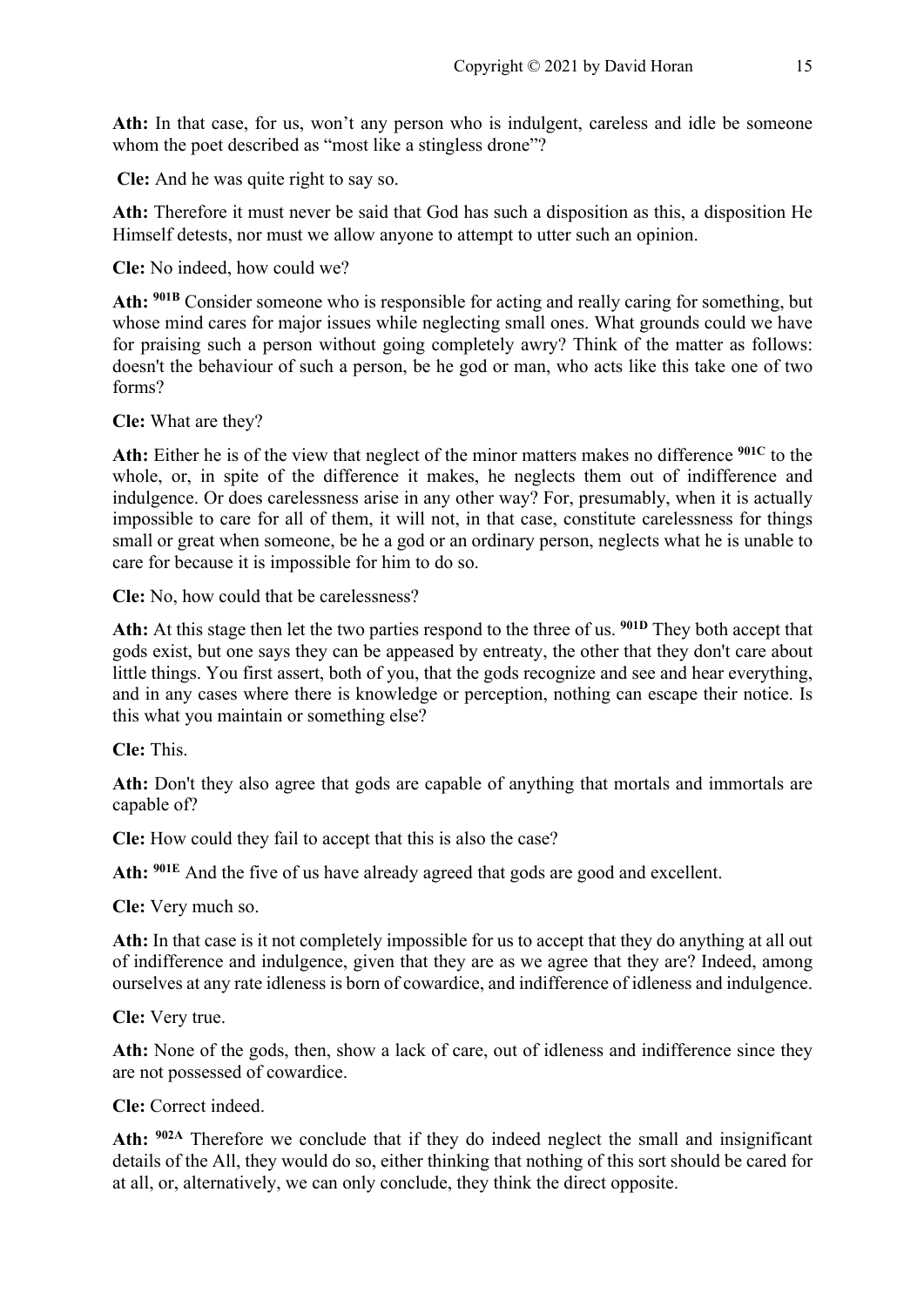**Cle:** There is no alternative.

**Ath:** So my good and excellent man, what shall we presume your position to be? Are the gods ignorant, and, although care is necessary, are they careless out of ignorance of this fact? Or do they know full well that care is necessary but behave as the basest of us humans are said to behave; they know that another course of action is better but **902B** don't act accordingly because they are somehow overpowered by pleasures or pains?

**Cle:** Impossible.

**Ath:** Now, don't human affairs have an aspect that involves soul and, at the same time, isn't a human being the most god-fearing of all creatures?

**Cle:** So it seems.

**Ath:** And we maintain, indeed, that all beings that are mortal, are possessions of the gods and that the whole heaven belongs to them too.

**Cle:** Of course.

**Ath:** At this stage then anyone may assert that these issues are small or large in the eyes **902C** of the gods. But that doesn't matter since in neither case would it be proper for those who own us, to show a lack of care, when they are supremely caring and good. Yes, and there is something else we should consider besides these.

**Cle:** Which is?

**Ath:** When it comes to perception and power, aren't these two, by nature, direct opposites of one another?

**Cle:** In what way?

**Ath:** It is more difficult, I presume, to see and hear small things than large things, while on the other hand, it is easier for everyone to move, control and care for the small and the few than for their opposites.

**Cle: 902D** Very much so.

**Ath:** Consider a physician, given the task of treating a body as a whole. If he is willing and able to care for whatever is large, yet neglects the parts, and anything small, will he ever have the entire body in good condition?

**Cle:** Not at all.

**Ath:** No, nor indeed will steersmen, generals, household managers, nor indeed certain statesmen, nor anyone else of this sort succeed with the many and great, without the few and the small. In fact **902E** even stonemasons say that without the small stones, the large ones don't sit well.

**Cle:** No, how could they?

**Ath:** Let us never accuse God, then, of being inferior to mortal craftsmen who, the better they are at their own proper tasks, great or small, the more precisely and perfectly do they execute them, in virtue of a single skill. No, let us never presume that God, being perfectly wise, willing to care and able to do so, **903A** does not care at all for small things, that are easy to care for, just like some idle coward who shirks the work, but does care for the large things.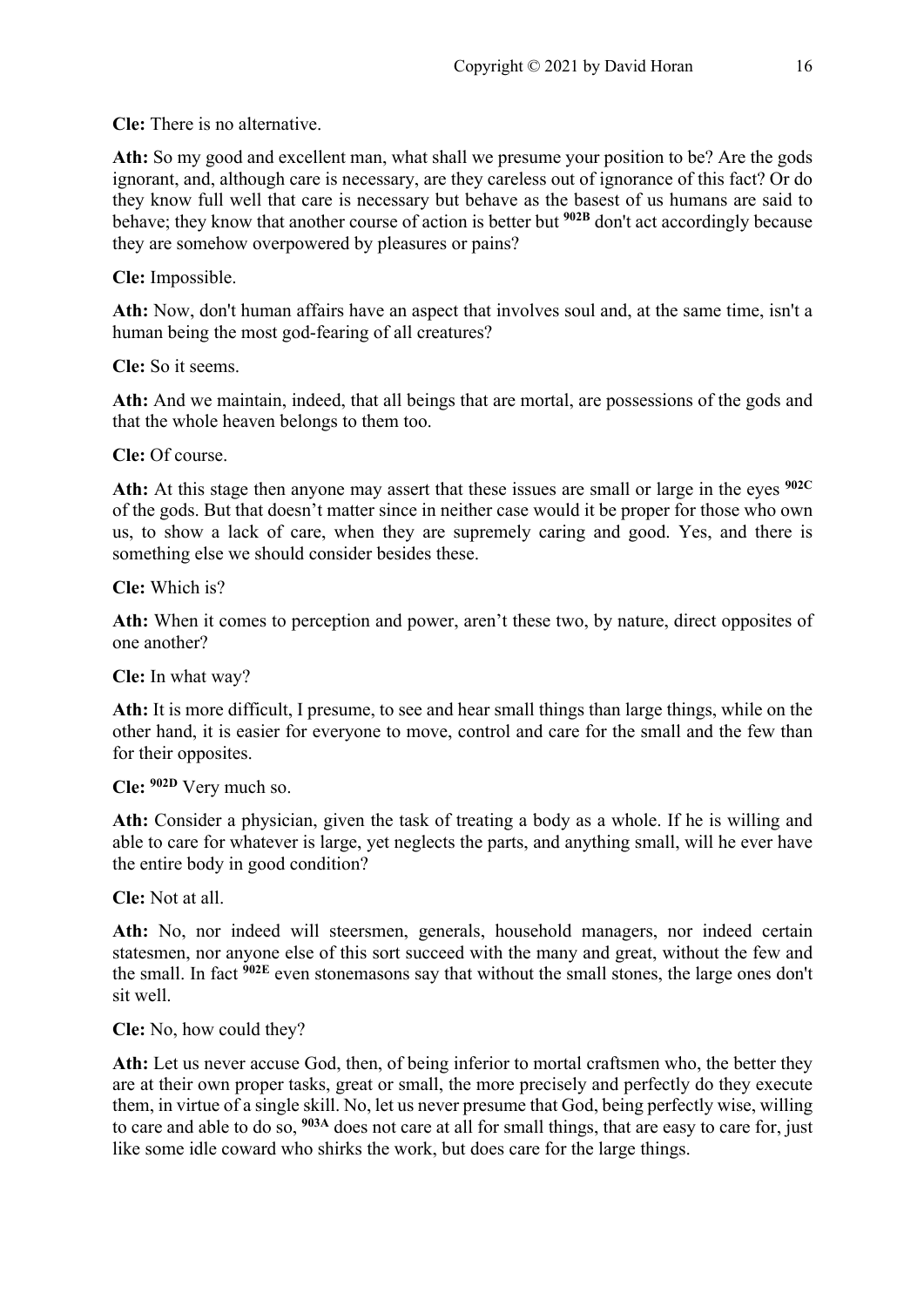**Cle:** We should never adopt an opinion of this sort about the gods, stranger, for the very notion would be unholy and untrue.

**Ath:** I think we have now, already, done very well in arguing against the person who likes to accuse the gods of not demonstrating care.

**Cle:** Yes.

**Ath:** Well he has, at least, accepted, in virtue of the force of our arguments, that what he is saying <sup>903B</sup> is incorrect. And yet it seems to me that something further needs to be said, to charm him.

**Cle:** What sort of thing, my friend?

**Ath:** We should persuade the young man, with our arguments, that the one who cares for the All, has organized everything with a view to the safety and excellence of the whole, and so each part of the entire, as best it can, experiences and enacts whatever is appropriate. And there are rulers of what's experienced or enacted, allocated to these various parts, in each case, down to the very smallest, who have attained perfection down to the last detail. **903C** Your own part too, tiny as it is, my stubborn friend, is one of these, ever intent upon the All, ever looking thereto. But you have overlooked this very point: that all generation is for the sake of the All, so that a blissful existence may be secured for the life of the world, which is not created for your sake, no, you are created for its sake. For every physician and skilled craftsman does all his work for the sake of the entire, fashioning the part to serve an overall purpose; the part being for the sake of the whole rather than the whole **903D** for the sake of the part. But you are troubled because you don't recognize that, in your own affairs, what is best for the All turns out also to be best for you, based on the power of your common origin. And since soul is continually being united with body after body, undergoing multifarious changes, of itself or because of another soul, no other role is left for the player of the game except to relocate the character that is becoming better, to a better place, and the worse to a worse place, based on what is appropriate in each case, so that each may be allotted <sup>903E</sup> its own proper destiny.

# **Cle:** In what way?

**Ath:** In the way that gods may exercise easy care of all things. I think I can describe it in this way. If someone, with a constant eye upon the whole, whilst changing the form of all things, were to fashion fire for example into ensouled water, rather than making lots of things from one or **904A** one from many, then, once they had undergone their first, second or third generation the variations in the changing arrangement would be unlimited in multiplicity. But, as matters stand, the one who cares for the All has a wonderfully easy task.

# **Cle:** Again, in what way?

**Ath:** As follows. Our King has observed that all our actions involve soul and that, among these, many are excellent while many too are evil, and that body and soul, once they have come into being, are indestructible, but not eternal, just like the gods **904B** ordained by law, for there would never be any generation of living beings if either of these two were destroyed. He realized too, that any soul that is good is always naturally beneficial, while the evil do harm. So, being aware of all this, He devised a location where each of the parts might lie, to ensure the triumph of excellence and the defeat of evil in the All, in the best and easiest way. In fact He has devised, in furtherance of this overall purpose, what kind of character, as it develops, should always occupy what kind of position, and in what precise regions it should dwell. The causes of generation **904C** of any particular type he left to the free wills of each of us. For, in general, the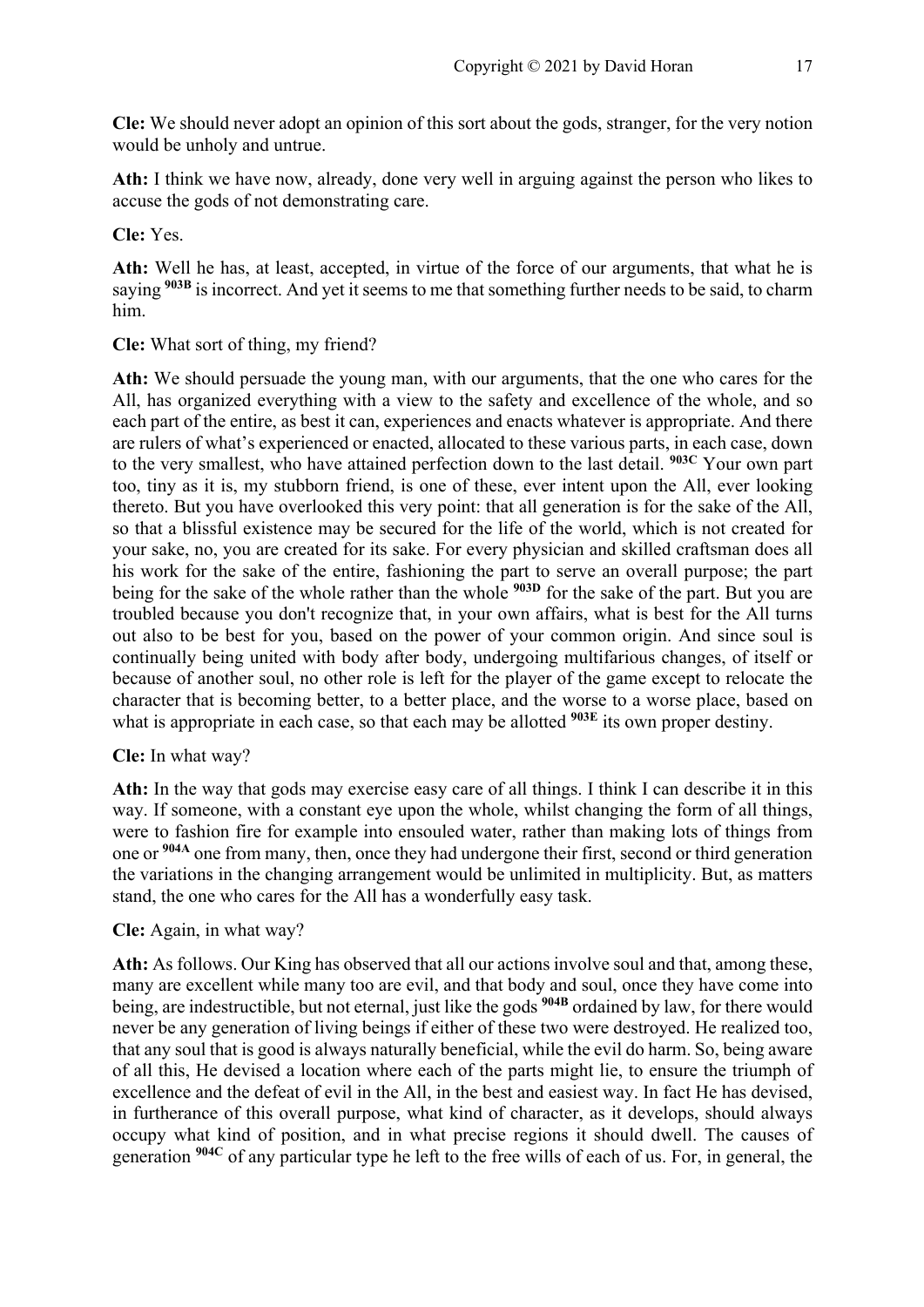manner of someone's desires, in each case, and the nature of his soul, largely determines the sort of person every one of us becomes.

#### **Cle:** Quite likely.

**Ath:** So all things that partake of soul undergo change, having acquired within themselves the cause of change, and as they change they move in accordance with law, and the ordinance of fate. The smaller the change of the characters, the less do they proceed on the surface of the region, while with the greater and the more unjust change, **904D** they descend into the depths and the so-called "regions below", which go by the name "Hades" and the like, filling people with fears and imaginings whilst alive, or when the body falls. Whenever the soul partakes of evil or excellence to a greater extent, of its own free will or because of the strength of the company it keeps, then, if it has had communion with divine excellence, it becomes preeminently divine, and moves to a special, **904E** completely holy region, borne to another better place. Under the opposite circumstances, it is transported to the opposite region, to live out its life.

"This is the just decree of the gods who inhabit Olympus"  $1$ 

Take note my impetuous child who believes that the gods care not, that the one who becomes more evil proceeds to the more evil souls, while the one who becomes better goes to the better, to experience and to enact there, in life and in various deaths, whatever it is appropriate for like to do **905A** to like. From this decree of the gods neither you nor anyone else who has fallen into misfortune, shall ever boast of having escaped. For gods who issue decrees have prescribed this one especially, above all others, and it should be heeded without reservation. For you will never evade its care, neither by being so small as to dive beneath the depths of the earth nor by becoming so exalted as to ascend to the very heaven. And you will pay them the proper price, either whilst remaining here or indeed when you have proceeded **905B** to Hades, or even when you have been transported to a still more fearsome region than these. You will find that the same argument also applies to those people whom you have seen becoming great, from insignificant beginnings, through unholy deeds or the like. You thought they had come out of misery into a blessed life and that you had discerned, in their actions, as though in a mirror, total neglect on the part of the gods, not realizing how precisely their contribution fits into the entire. **905C** So, my most vigorous friend, this decree must be understood; how could you think otherwise? Someone who does not understand this would never have even an inkling about human life, nor be able to contribute a single word on what makes it blessed or accursed. Now if Cleinias here and the rest of our aged gathering persuades you of all this, that when it comes to the gods you don't know what you are saying, then thank God for it. But if you require some further argument then listen, **905D** if you have any intelligence, as we address our third opponent. Indeed I would claim that we have demonstrated to you, and made a fairly good job of it, that the gods exist and care about us humans. But the further proposition that the gods are susceptible to being placated by wrongdoers, provided they are given gifts, should not be accepted by anyone and should, furthermore, be refuted by every possible means.

**Cle:** Well said, we should do as you propose.

**Ath:** Come on then, by the gods themselves, in what way might they be **905E** placated by us, if they could actually be placated? And what would they be and what sort of beings would they be? They must necessarily be rulers, I presume, since they mange the entire heaven, to perfection.

<sup>1</sup> *Od*. XIX, 43 (Bury)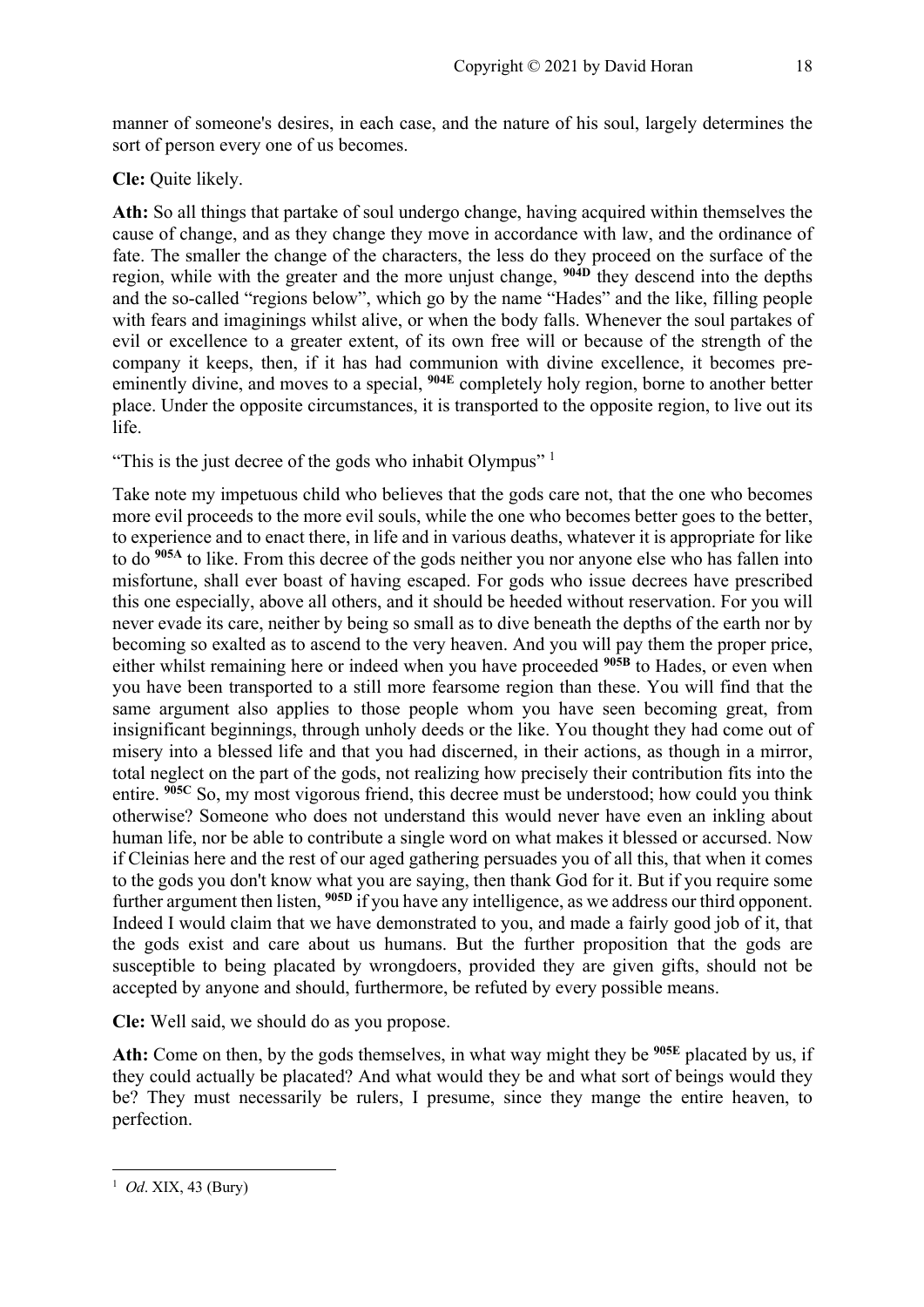# **Cle:** Quite so.

**Ath:** But what kind of rulers do they resemble? Or, comparing small with great, of all the rulers with whom we could compare them, which are they like? What about comparing them to drivers of competing teams, or steersmen on ships? Or perhaps they might be likened to commanders of armies, or indeed they might be like physicians looking after the body in a war against diseases, or **906A** like farmers fearfully anticipating seasons that tend to be difficult for the growth of plants, or even like herdsmen.

For since we have agreed among ourselves that the heaven is full of much that is good and also of the opposite, and that there is more of what is not good, the battle, according to us, is undying and requires wondrous guardians. The gods are our allies and so are the daimons and we are in fact possessions of the gods and daimons. Injustice and wantonness, accompanied by ignorance are our undoing, while justice and sound-mindedness **906B** accompanied by wisdom are our salvation; and these reside in the ensouled powers of the gods, but some trace of such powers may be clearly seen residing here within ourselves. But there are souls dwelling upon earth and they have acquired unjust gain, akin, of course, to wild animals. They prostrate themselves before the souls of the guardians, be they watchdogs, shepherds or supremely exalted masters, persuading them with flattering words and prayerful entreaties that, **906C** as the stories of the evildoers recount, they should be allowed to gain excessively at the expense of their fellow men and suffer no grievous consequences. But we maintain that the transgression I have just named, the excessive gain, is called disease in the case of physical bodies, pestilence in the case of seasons and years, and in the case of cities and political systems this same transgression appears, through verbal transformation, as injustice.

**Cle:** Entirely so.

**Ath:** So this argument really amounts to the claim that **906D** the gods are always forgiving towards unjust people and wrongdoers, provided they are given a share of the proceeds of the injustice. It's as if wolves were to give a share of their prey to the sheepdogs who, being appeased by the gifts, would agree to the ravaging of the flocks. Isn't this, in effect, the argument of those who maintain that the gods can be placated?

**Cle:** That's it, indeed.

**Ath:** Well then, to which of the guardians mentioned previously could anyone compare the gods without becoming a laughing stock? **906E** To steersmen who, diverted, themselves, by the "flow and savour" of wine, overturn both ship and crew?

**Cle:** Not at all.

**Ath:** Nor indeed to charioteers, all set for the contest, who are induced by gifts to give up their victory to another team.

**Cle:** No, that would be a terrible comparison to make, in the argument.

**Ath:** Nor to generals either, nor to physicians, farmers or herdsmen, nor indeed to hounds who have been beguiled by wolves.

**Cle: 907A** Mind your tongue. How could they?

**Ath:** Aren't the gods, all of them, the greatest of all guardians, concerned with what is most important to us?

**Cle:** Very much so.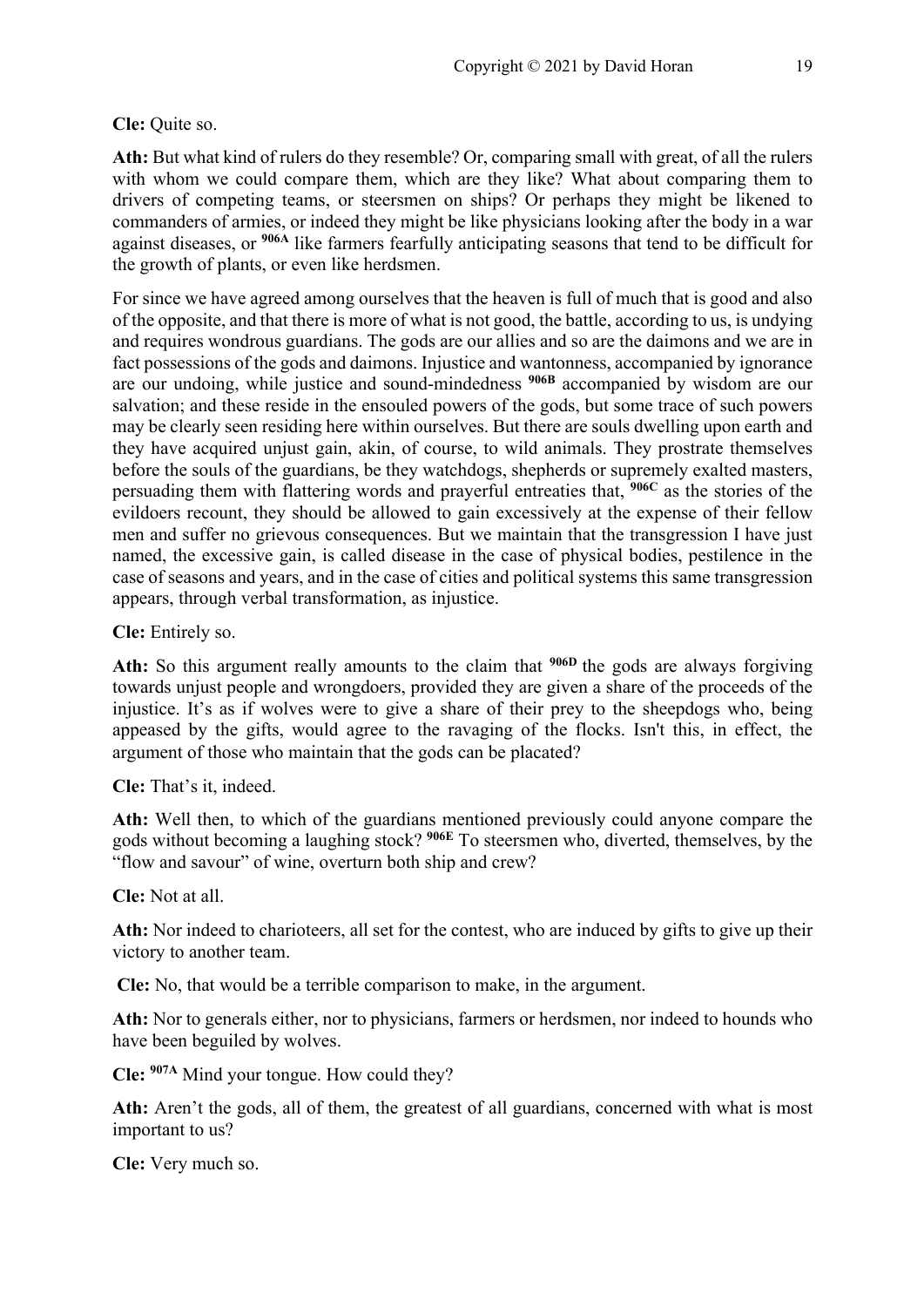**Ath:** Shall we ever maintain then, that those who guard the most precious things and are, themselves, excellent in their role as guardians, are inferior to dogs and ordinary people who would never give up what is just because of some gifts offered by unjust men, in an unholy act.

**Cle: 907Β**Not at all. The notion is intolerable. And of all those who are involved in any form of impiety, anyone who holds this opinion may well be adjudged, quite rightly, as utterly evil, and impious in the extreme.

**Ath:** May we assert then, that our three propositions have presumably been adequately proved: that the gods exist, that they care about us, and that they are not at all susceptible to being placated when justice is at stake?

**Cle:** Undeniably. Yes, we vote with you on these propositions.

**Ath:** And indeed they have been delivered with some vigour, in our thirst for victory **907C** over the evil folk; thirst for victory, my dear Cleinias, in case the evil folk might prevail in their arguments, and presume that they are allowed to act as they wish, when they hold so many perverse ideas about the gods. It was our eagerness in the face of these issues that made us speak so assertively; and if we have made the least contribution towards persuading these men to hate their own character and somehow love its opposite, then we would have done well in delivering **907D** our preamble to the laws about impiety.

**Cle:** Let us hope so; but if not, the nature of the argument will, at least, bring no discredit upon the lawgiver.

**Ath:** After the preamble, a statement, that would act as a correct interpreter of the laws, should follow, forewarning the impious folk to change their ways utterly, in favour of pious behaviour. For those who disobey, let the law be as follows: if anyone acts impiously **907E** in word or deed whoever comes across this should defend the laws by reporting the matter to the officials. The officials who first find out, should bring the offender before the court appointed to judge such matters, according to the laws. And if any official is informed, but fails to act on this, let the official himself be liable to a charge of impiety by anyone who wishes to exact punishment on behalf of the laws. And if someone is convicted, the court is to impose a particular penalty for each particular impious act.

**908A** Now although imprisonment is to be imposed in every case, there are to be three prisons in the city; a common one in the area of the market place, for most offenders, a secure location for the majority of cases; another, close to the meeting place of the nocturnal council, is called the house of sound-mindedness; and a third, in the middle of the country, in the wildest, most isolated place imaginable, whose very name speaks of punishment. Now since there are three **908B** causes of impiety which we have already described, and from each such cause two kinds of impiety arise, there would be six kinds of people who fall into error concerning divine matters. These need to be distinguished, as they do not deserve an equal or similar penalty. Indeed a person who does not believe that the gods exist at all may naturally come to possess a just character and develop a hatred of evildoers. Due to their detestation of injustice, such people would never attempt to perform such deeds, and would avoid unjust people **908C** and love the just. Others, as well as believing that the universe is devoid of gods, are afflicted with a lack of control over pleasures and pains, but are endowed with powerful memories and keen understanding. Now although they both suffer, in common, from a lack of belief in the gods, one would do less damage to people in general and the other more, for he would be completely outspoken about gods, sacrifices and oaths and so, by ridiculing others, he would probably make others **908D** like himself, unless he meets with justice. The other fellow, although he holds the same views as this one, is referred to as "gifted", full of trickery and contrivance. From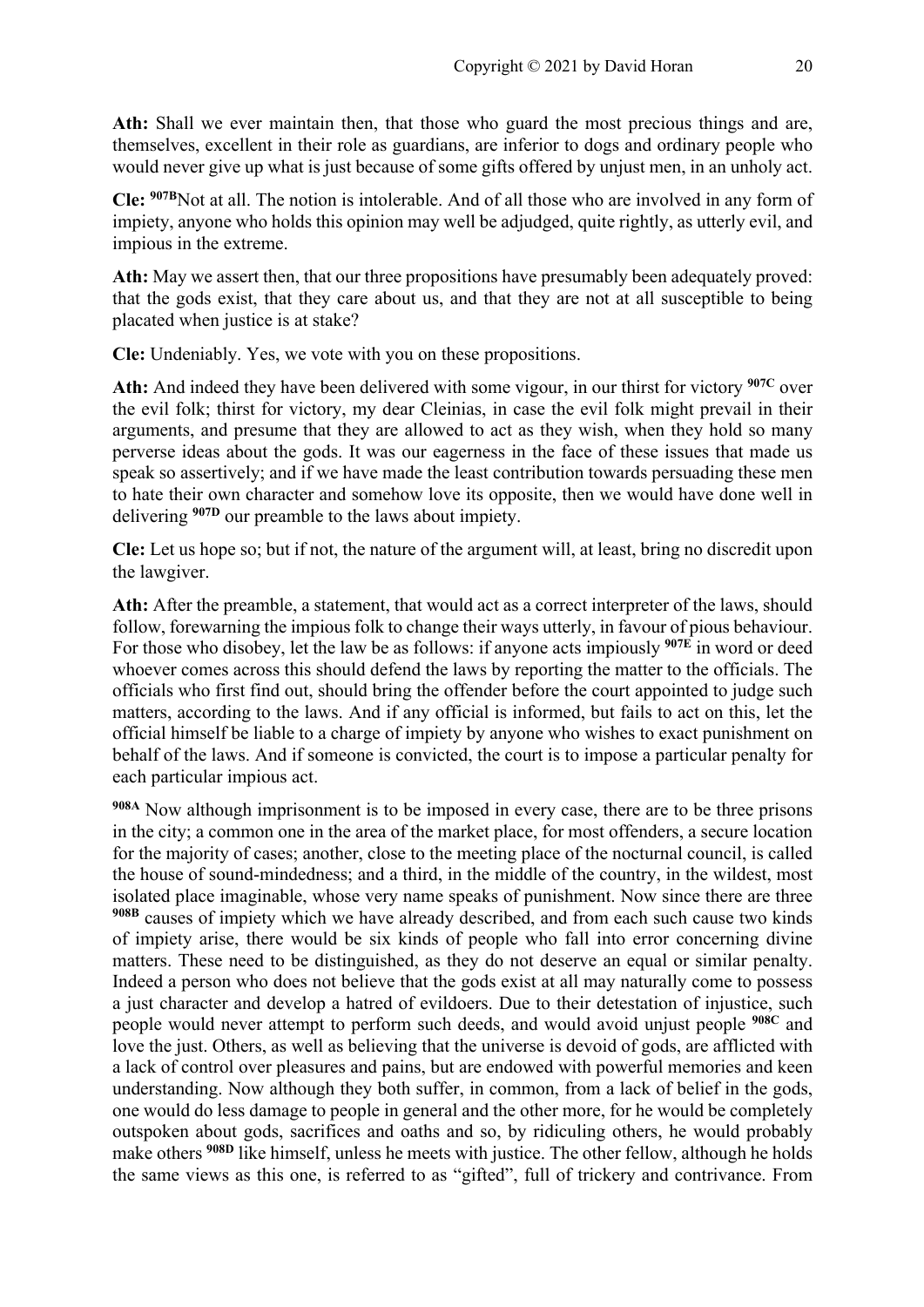these types we are supplied with prophets aplenty, skilled in all sorts of magic. Sometimes, from their number, tyrants emerge, populists and generals too and people who devise private mysteries, and the devices of those who are referred to as "sophists". There would be many forms **908E** of these, two of which require laws to be enacted. The hypocritical form, falls into an error that deserves not one death but two, while the other deserves admonition and imprisonment. In like manner the belief that the gods do not care about us, gives rise to two different kinds of impiety, and the belief that they can be placated to another two.

Once these distinctions have been made in this way, those who have acted out of ignorance, without having an evil disposition or character, are to be placed by the judge, as the law decrees, in the house of **909A** sound-mindedness for at least five years. During this time none of the other citizens may associate with them, except members of the nocturnal council who shall visit them for the purposes of admonition and the salvation of their souls. When their term of imprisonment has run its course, any who are deemed to be sound-minded again may dwell among the sound-minded; but if not, and he is convicted once more of such a crime, let the penalty be death. But there are those who, in addition **909B** to their lack of belief in the gods, or their belief that they do not care for us, or can be appeased, have become like wild animals, and who, out of contempt for their fellow men, beguile the souls of many of the living, and claim to beguile the souls of the dead too, and promise to persuade the gods by enchanting them with sacrifices, prayers and hymns, and attempt, for the sake of money, to utterly ruin individuals, entire households and cities. Of these people, whoever is found guilty is to be sentenced by the court to imprisonment in the central prison, according to the law, where no free man shall ever visit them and they shall receive a food ration from the attendants as decreed by the guardians of the laws. When one of them dies, he is to be cast out beyond the borders, unburied. If some free citizen helps to bury him, anyone who wishes is allowed to prosecute him for impiety. If he leaves children behind, fit to be citizens, they are to be cared for by those who look after orphans, just as well as for any other orphans, **909D** from the day of their father's conviction.

A law should be laid down, applicable in common to all these transgressors, which would make most of them offend less against the gods in word and in deed and, indeed, become less foolish, by forbidding them from dealing in divine matters, in contravention of the law. Indeed the following law applicable to all cases, should be laid down, without exception: no one is to have a shrine in his own home. If anyone is moved to perform a sacrifice, let him attend, and do so, at the public sacrifices, placing his offerings in the hands of the priests and priestesses **909E** who are responsible for their consecration. And he himself shall join in the prayers along with anyone else he wishes to pray with. The reasons for all this are as follows: to establish shrines and gods is no easy task and to do this sort of thing in the right way requires some serious thought. It is the habit especially of all women, and of those who are sick in any way, and people in peril or deprivation, regardless of the cause of the deprivation, and under the opposite circumstances when things go well, to dedicate whatever is to hand at the time, and swear to offer sacrifices, and **910A** promise to found shrines to gods, to daimons or to children of gods. And fears caused by apparitions whilst awake, or by dreams, and likewise, as they recall numerous visions and are inclined to devise a remedy in each case, involve them to set up altars and shrines, and with these they fill every home and every village, and the open spaces too, and wherever it occurs to such people to place them. For all these reasons it is necessary to act in accordance with the law we have just described, [and] **910B** so that the fraudulent behaviour of the impious people does not extend to these matters too, by establishing shrines and altars in private households, believing that they are making the gods agreeable, in secret, through their sacrifices and prayers. This just multiplies their own level of injustice enormously and so they render themselves, and the better people who trust them, guilty in the eyes of the gods,